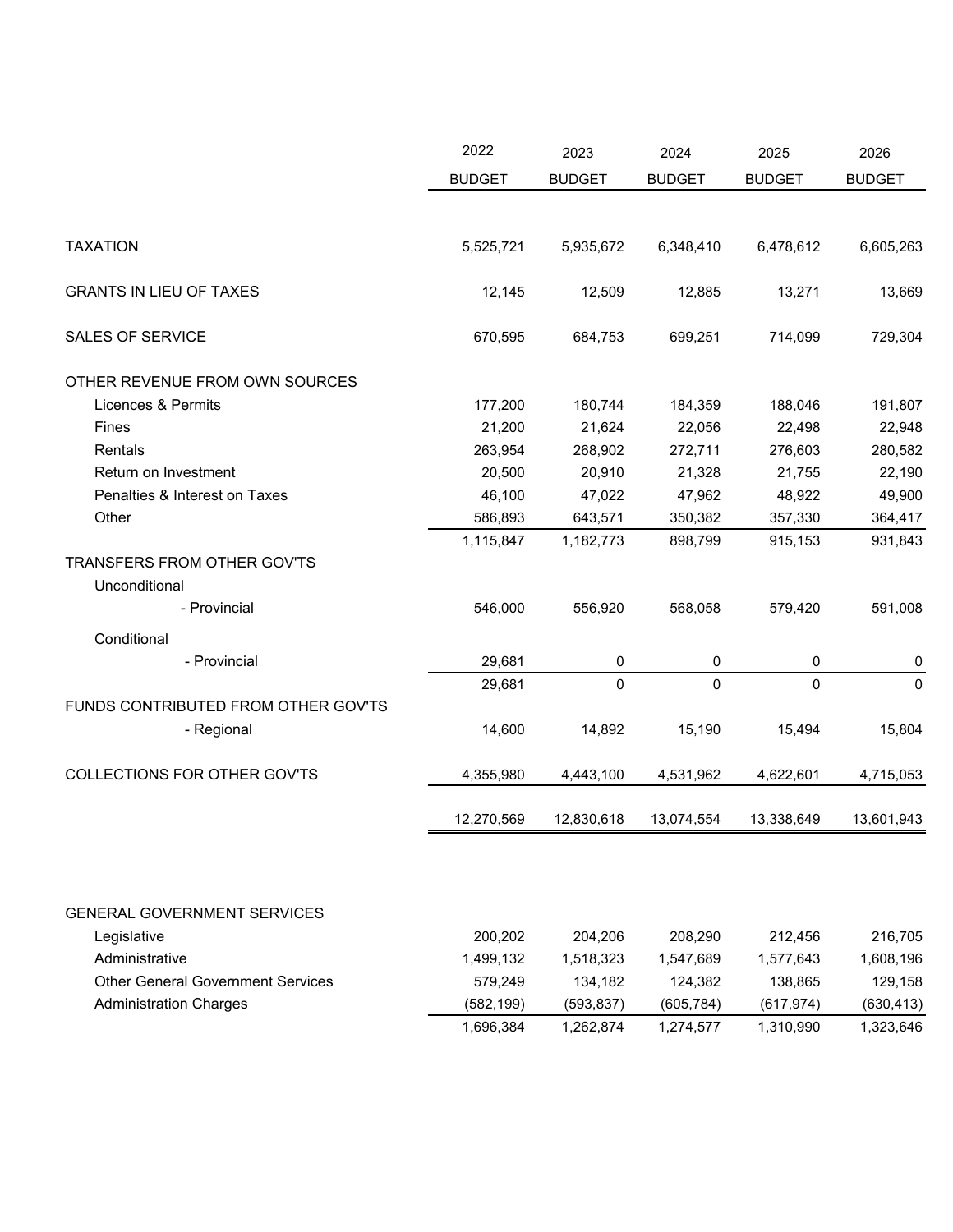|                                  | 2022          | 2023          | 2024          | 2025          | 2026          |
|----------------------------------|---------------|---------------|---------------|---------------|---------------|
|                                  | <b>BUDGET</b> | <b>BUDGET</b> | <b>BUDGET</b> | <b>BUDGET</b> | <b>BUDGET</b> |
| PROTECTIVE SERVICES              |               |               |               |               |               |
| <b>Police Costs</b>              | 1,256,754     | 1,709,185     | 1,905,529     | 1,943,640     | 1,982,512     |
| <b>Fire Protection</b>           | 488,805       | 498,581       | 508,553       | 518,724       | 529,098       |
| <b>Building Inspections</b>      | 108,037       | 110,197       | 112,401       | 114,649       | 116,942       |
| Animal & Pest Control            | 30,540        | 31,151        | 31,774        | 32,409        | 33,057        |
| <b>Street Patrols</b>            | 193,573       | 212,193       | 146,668       | 149,602       | 152,594       |
|                                  | 2,077,710     | 2,561,307     | 2,704,925     | 2,759,024     | 2,814,204     |
| PUBLIC WORKS AND ENGINEERING     |               |               |               |               |               |
| <b>Common Services</b>           | 887,995       | 905,755       | 923,870       | 942,347       | 961,194       |
| PW Admin Charges                 | (495, 958)    | (505, 877)    | (515, 995)    | (526, 315)    | (536, 841)    |
| Road Transport                   | 462,050       | 471,291       | 480,717       | 490,331       | 500,138       |
| <b>Street Lighting</b>           | 110,955       | 113,174       | 115,438       | 117,746       | 120,101       |
| <b>Traffic Services</b>          | 146,120       | 149,042       | 152,023       | 155,064       | 158,165       |
| Parking and Bylaw Enforcement    | 307,043       | 267,530       | 272,800       | 277,400       | 282,081       |
|                                  | 1,418,205     | 1,400,915     | 1,428,853     | 1,456,574     | 1,484,839     |
| ENVIRONMENTAL HEALTH SERVICES    |               |               |               |               |               |
| Public Washrooms                 | 39,808        | 40,604        | 41,416        | 42,245        | 43,089        |
| <b>Environmental Programs</b>    | 8,700         | 0             | 0             | 0             | 0             |
| Garbage Disposal and Collection  | 238,331       | 243,092       | 248,903       | 254,884       | 261,045       |
|                                  | 286,839       | 283,696       | 290,320       | 297,129       | 304,134       |
| PLANNING AND STUDY PROJECTS      |               |               |               |               |               |
| Planning and Zoning              | 312,844       | 220,263       | 136,401       | 139,129       | 141,911       |
| <b>Study Projects</b>            | 49,000        | 9,080         | 9,162         | 9,245         | 9,330         |
|                                  | 361,844       | 229,343       | 145,562       | 148,373       | 151,241       |
| RECREATIONAL & CULTURAL SERVICES |               |               |               |               |               |
| Joint Facilities                 | 366,800       | 297,236       | 303,181       | 309,244       | 315,429       |
| <b>City Parks</b>                | 470,210       | 479,614       | 489,206       | 498,991       | 508,970       |
| <b>Cultural Buildings</b>        | 274,271       | 279,756       | 285,352       | 291,059       | 296,880       |
|                                  | 1,111,281     | 1,056,607     | 1,077,739     | 1,099,294     | 1,121,279     |
| <b>FISCAL SERVICES</b>           |               |               |               |               |               |
| Debt Charges - Interest          | 2,500         | 2,550         | 2,601         | 2,653         | 2,706         |
| AMORTIZATION-TCA                 | 1,709,724     | 1,743,918     | 1,778,797     | 1,814,373     | 1,850,660     |
| TRANSFERS TO OTHER BODIES        | 225,000       | 225,000       | 230,000       | 235,000       | 240,000       |
| TAXES COLLECTED FOR OTHER GOV'TS | 4,355,980     | 4,443,100     | 4,531,962     | 4,622,601     | 4,715,053     |
|                                  | 13,245,466    | 13,209,310    | 13,465,335    | 13,746,010    | 14,007,763    |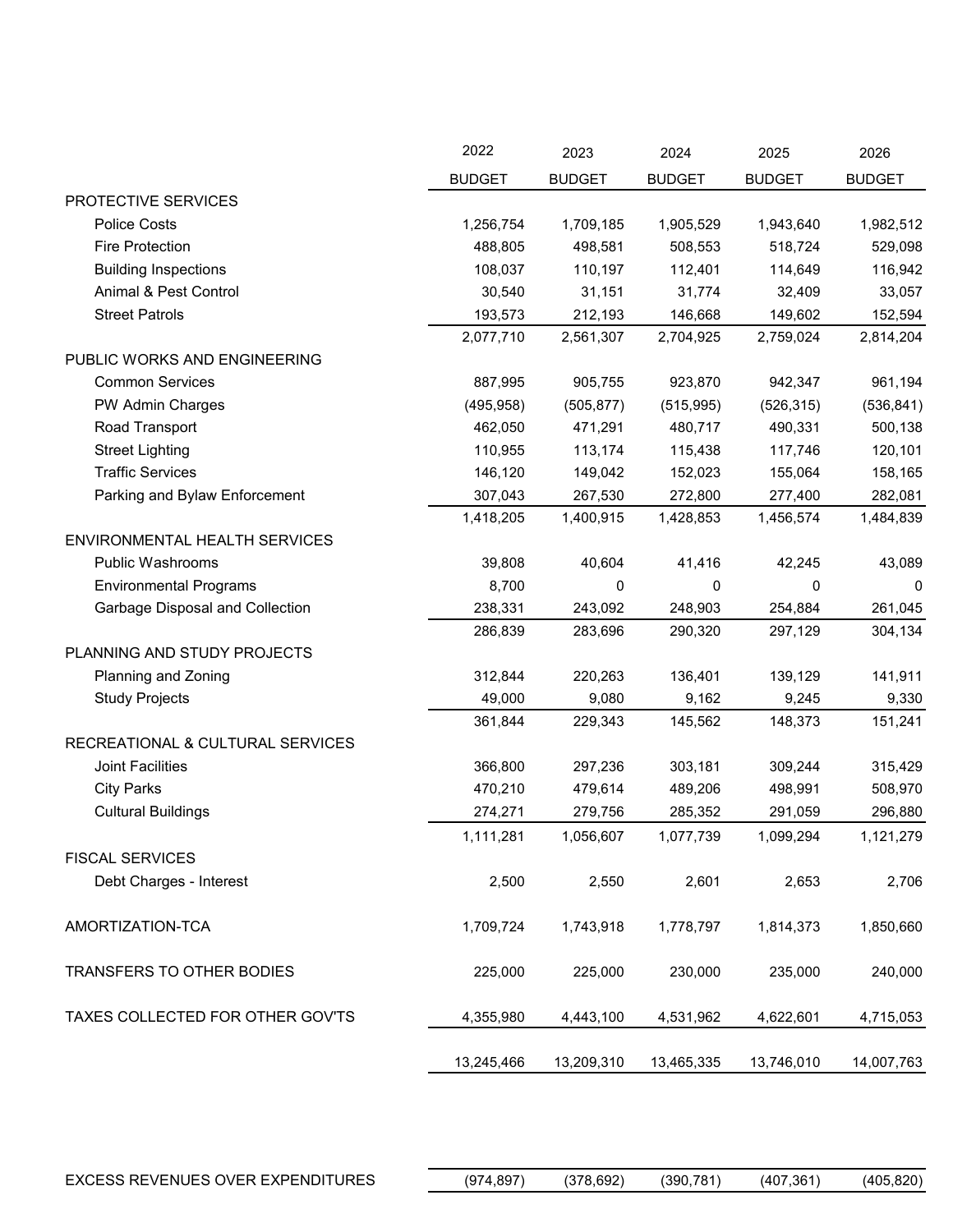|                                           | 2022          | 2023          | 2024          | 2025          | 2026          |
|-------------------------------------------|---------------|---------------|---------------|---------------|---------------|
|                                           | <b>BUDGET</b> | <b>BUDGET</b> | <b>BUDGET</b> | <b>BUDGET</b> | <b>BUDGET</b> |
| ADJUST FOR NON-CASH ITEMS<br>Amortization | 1,709,724     | 1,743,918     | 1,778,797     | 1,814,373     | 1,850,660     |
| ADJUST FOR CASH ITEMS - NON PSAB          |               |               |               |               |               |
| Transfer from Own Funds and Reserves      | 874,535       | 256,600       | $\Omega$      | 6,000         | 0             |
| <b>Prior Years Surplus</b>                | 607,855       | 0             | 118,000       | 0             | $\Omega$      |
| Contribution to General Capital Fund      | (1,309,790)   | (655,980)     | (824, 560)    | (727, 756)    | (749, 588)    |
| <b>Transfer to Reserves</b>               | (862, 607)    | (921,027)     | (636, 635)    | (640, 436)    | (650, 433)    |
| <b>Transfer Parcel Taxes - Sewer</b>      | (44, 820)     | (44, 820)     | (44, 820)     | (44, 820)     | (44, 820)     |
| Debt Repayment - Debentures               |               | 0             | 0             | 0             | 0             |
|                                           | 974,897       | 378,691       | 390,781       | 407,361       | 405,820       |
| Change in Financial Equity                | 0             | 0             | 0             | 0             | 0             |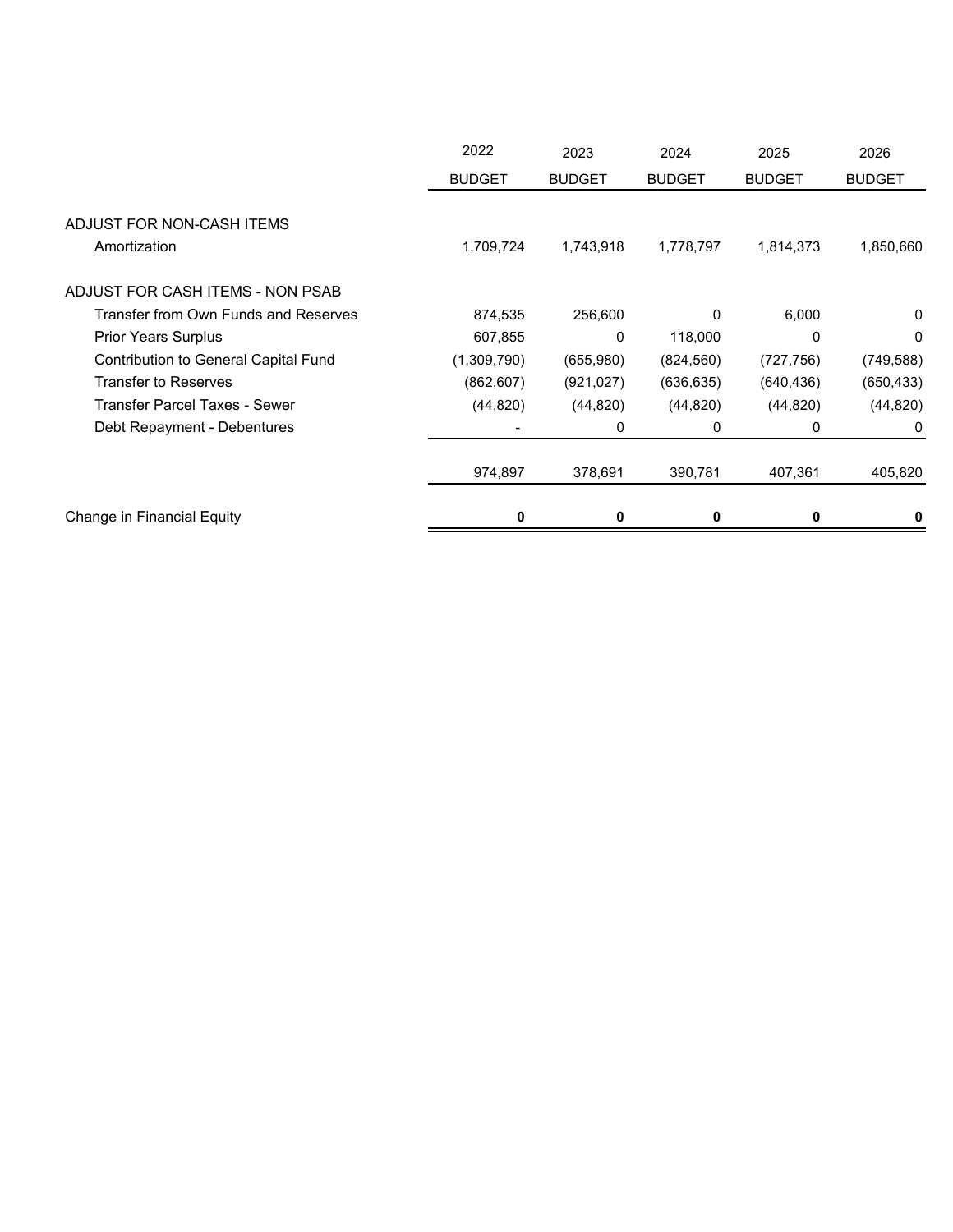|                                           | 2022          | 2023          | 2024          | 2025          | 2026          |
|-------------------------------------------|---------------|---------------|---------------|---------------|---------------|
|                                           | <b>BUDGET</b> | <b>BUDGET</b> | <b>BUDGET</b> | <b>BUDGET</b> | <b>BUDGET</b> |
| <b>REVENUE</b>                            |               |               |               |               |               |
|                                           |               |               |               |               |               |
| <b>TAXATION</b>                           |               |               |               |               |               |
| <b>Real Property</b>                      |               |               |               |               |               |
| % including Policing and Provincial       |               |               |               |               |               |
| Policing                                  | 5.23%         | 7.94%         | 7.3%          | 2.1%          | 2.0%          |
| <b>General Purposes</b>                   | 3,893,497     | 3,849,960     | 4,060,287     | 4,146,301     | 4,227,991     |
| Policing Levy                             | 1,256,754     | 1,709,185     | 1,905,529     | 1,943,640     | 1,982,512     |
| Police Bridging Capital (PBC) Levy        | 0             | 0             | 0             | 0             | 0             |
| <b>General Utilities</b>                  | 105,650       | 106,707       | 107,774       | 108,851       | 109,940       |
| Special Assessment - BIA                  | 225,000       | 225,000       | 230,000       | 235,000       | 240,000       |
| Frontage and Parcel Taxes                 | 44,820        | 44,820        | 44,820        | 44,820        | 44,820        |
|                                           | 5,525,721     | 5,935,672     | 6,348,410     | 6,478,612     | 6,605,263     |
| <b>GRANTS IN LIEU OF TAXES</b>            |               |               |               |               |               |
| Federal - Post Office Building            | 12,145        | 12,509        | 12,885        | 13,271        | 13,669        |
| <b>SALES OF SERVICE</b>                   |               |               |               |               |               |
| <b>Garbage Collection Fees</b>            | 190,844       | 196,569       | 202,466       | 208,540       | 214,797       |
| Recycling - Curbside                      | 47,619        | 47,619        | 47,619        | 47,619        | 47,619        |
| Fire Protection - Cowichan Tribes         | 110,955       | 113,174       | 115,438       | 117,746       | 120,101       |
| Fire Protection - Eagle Heights           | 277,877       | 283,435       | 289,103       | 294,885       | 300,783       |
| <b>Fire Protection Other</b>              | 1,500         | 1,500         | 1,500         | 1,500         | 1,500         |
| <b>Administration &amp; Recoveries</b>    | 21,400        | 21,828        | 22,265        | 22,710        | 23,164        |
| <b>Sports Field User Fees</b>             | 9,000         | 9,000         | 9,000         | 9,000         | 9,000         |
| <b>Cowichan Tribes Roads Contribution</b> | 400           | 408           | 416           | 424           | 433           |
| <b>Public Works Miscellaneous</b>         | 11,000        | 11,220        | 11,444        | 11,673        | 11,907        |
|                                           | 670,595       | 684,753       | 699,251       | 714,099       | 729,304       |
| OTHER REVENUE OWN SOURCES                 |               |               |               |               |               |
| <b>Licences &amp; Permits</b>             |               |               |               |               |               |
| <b>Business Licences</b>                  | 106,000       | 108,120       | 110,282       | 112,488       | 114,738       |
| Licence Other                             | 1,400         | 1,428         | 1,457         | 1,486         | 1,515         |
| Delivery Vehicle                          | 0             | 0             | 0             | 0             | 0             |
| <b>Building Permits</b>                   | 53,000        | 54,060        | 55,141        | 56,244        | 57,369        |
| <b>Plumbing Permits</b>                   | 3,000         | 3,060         | 3,121         | 3,184         | 3,247         |
| <b>Other Permits/Inspections</b>          | 3,800         | 3,876         | 3,954         | 4,033         | 4,113         |
| Dog Licences                              | 10,000        | 10,200        | 10,404        | 10,612        | 10,824        |
|                                           | 177,200       | 180,744       | 184,359       | 188,046       | 191,807       |
|                                           |               |               |               |               |               |
| Fines - Parking & Other                   | 21,200        | 21,624        | 22,056        | 22,498        | 22,948        |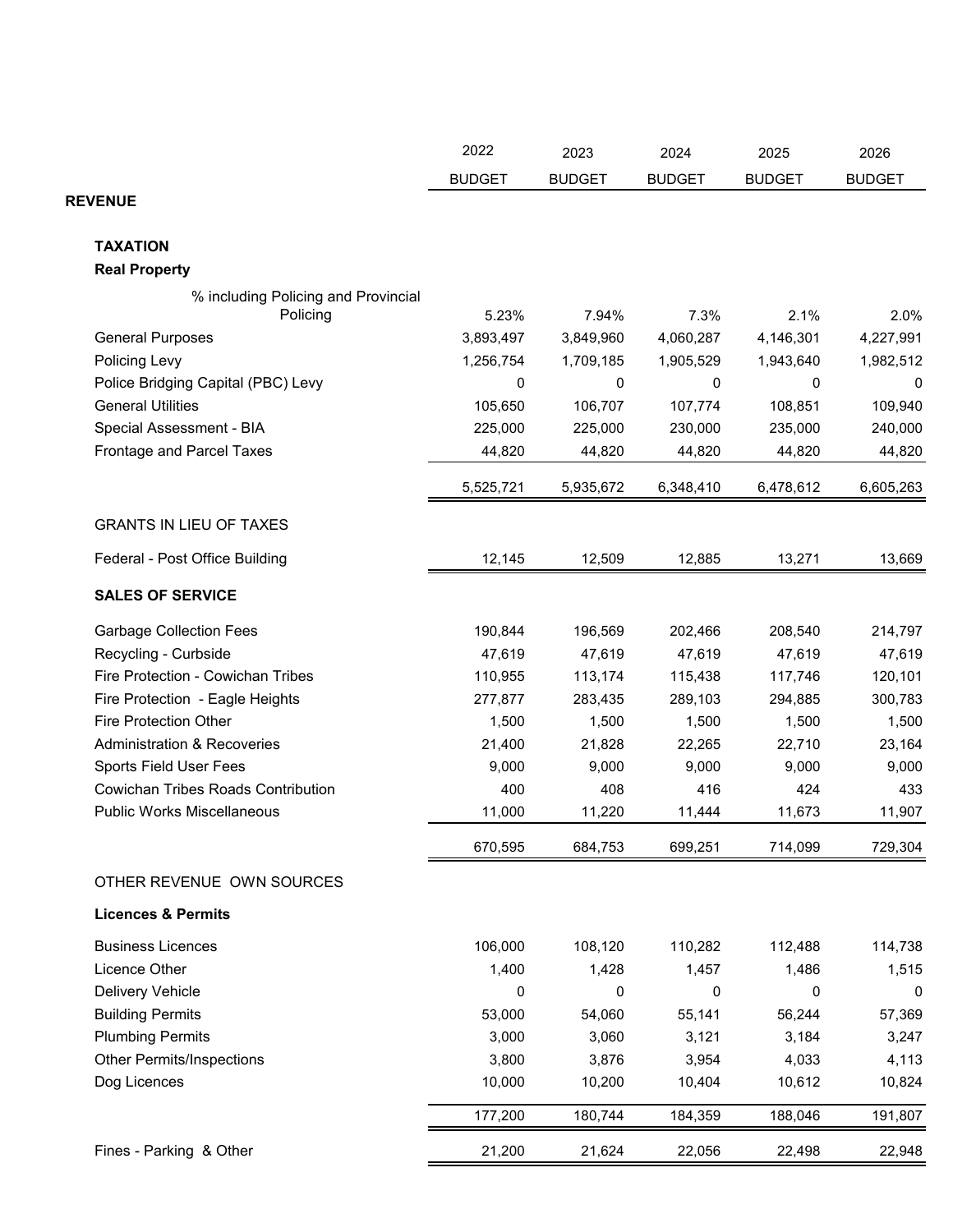|                                                   | 2022          | 2023          | 2024          | 2025          | 2026          |
|---------------------------------------------------|---------------|---------------|---------------|---------------|---------------|
|                                                   | <b>BUDGET</b> | <b>BUDGET</b> | <b>BUDGET</b> | <b>BUDGET</b> | <b>BUDGET</b> |
| <b>Rentals</b>                                    |               |               |               |               |               |
| <b>Buildings</b>                                  | 24,978        | 25,727        | 26,499        | 27,294        | 28,113        |
| <b>Leased Land</b>                                | 87,522        | 89,272        | 91,058        | 92,879        | 94,737        |
| Margaret Moss Lease                               | 90,104        | 91,325        | 91,325        | 91,325        | 91,325        |
| Pay Parking                                       | 25,000        | 25,500        | 26,010        | 26,530        | 27,061        |
| <b>Permit Parking</b>                             | 35,400        | 36,108        | 36,830        | 37,567        | 38,318        |
| <b>Other Parking</b>                              | 950           | 969           | 988           | 1,008         | 1,028         |
|                                                   | 263,954       | 268,902       | 272,711       | 276,603       | 280,582       |
| <b>Return on Investments</b>                      |               |               |               |               |               |
| Term Deposit & Bank Interest                      | 20,500        | 20,910        | 21,328        | 21,755        | 22,190        |
| <b>Penalties &amp; Interest on Taxes</b>          |               |               |               |               |               |
| Penalties on Taxes                                | 37,000        | 37,740        | 38,495        | 39,265        | 40,050        |
| Interest on Taxes                                 | 9,100         | 9,282         | 9,468         | 9,657         | 9,850         |
|                                                   | 46,100        | 47,022        | 47,962        | 48,922        | 49,900        |
| Other                                             |               |               |               |               |               |
| <b>Tourism Revenues</b>                           | 930           | 949           | 968           | 987           | 1,007         |
| Miscellaneous Revenue                             | 8,300         | 8,466         | 8,635         | 8,808         | 8,984         |
| <b>Fortis Operating Fee</b>                       | 26,663        | 27,196        | 27,740        | 28,295        | 28,861        |
| <b>Land Use Alteration Fees</b>                   | 13,000        | 13,260        | 13,525        | 13,796        | 14,072        |
| <b>Subdivision Application Fees</b>               | 0             | 0             | 0             | 0             | 0             |
| <b>Plan Processing Fees</b>                       | 5,000         | 5,100         | 5,202         | 5,306         | 5,412         |
| <b>Emergency Program Revenue</b>                  | 0             | 0             | 0             | 0             | 0             |
| <b>Equipment Charges less operating</b>           | 280,000       | 285,600       | 291,312       | 297,138       | 303,081       |
| Parking Patrol Contribution - DDBIA               | 3,000         | 3,000         | 3,000         | 3,000         | 3,000         |
| <b>Contributions - Misc</b>                       | 250,000       | 300,000       | 0             | 0             | 0             |
|                                                   | 586,893       | 643,571       | 350,382       | 357,330       | 364,417       |
| UNCONDITIONAL TRANSFERS<br>FROM OTHER GOVERNMENTS |               |               |               |               |               |
| Provincial - Revenue Sharing                      | 546,000       | 556,920       | 568,058       | 579,420       | 591,008       |
| CONDITIONAL TRANSFERS FROM                        |               |               |               |               |               |

OTHER GOVERNMENTS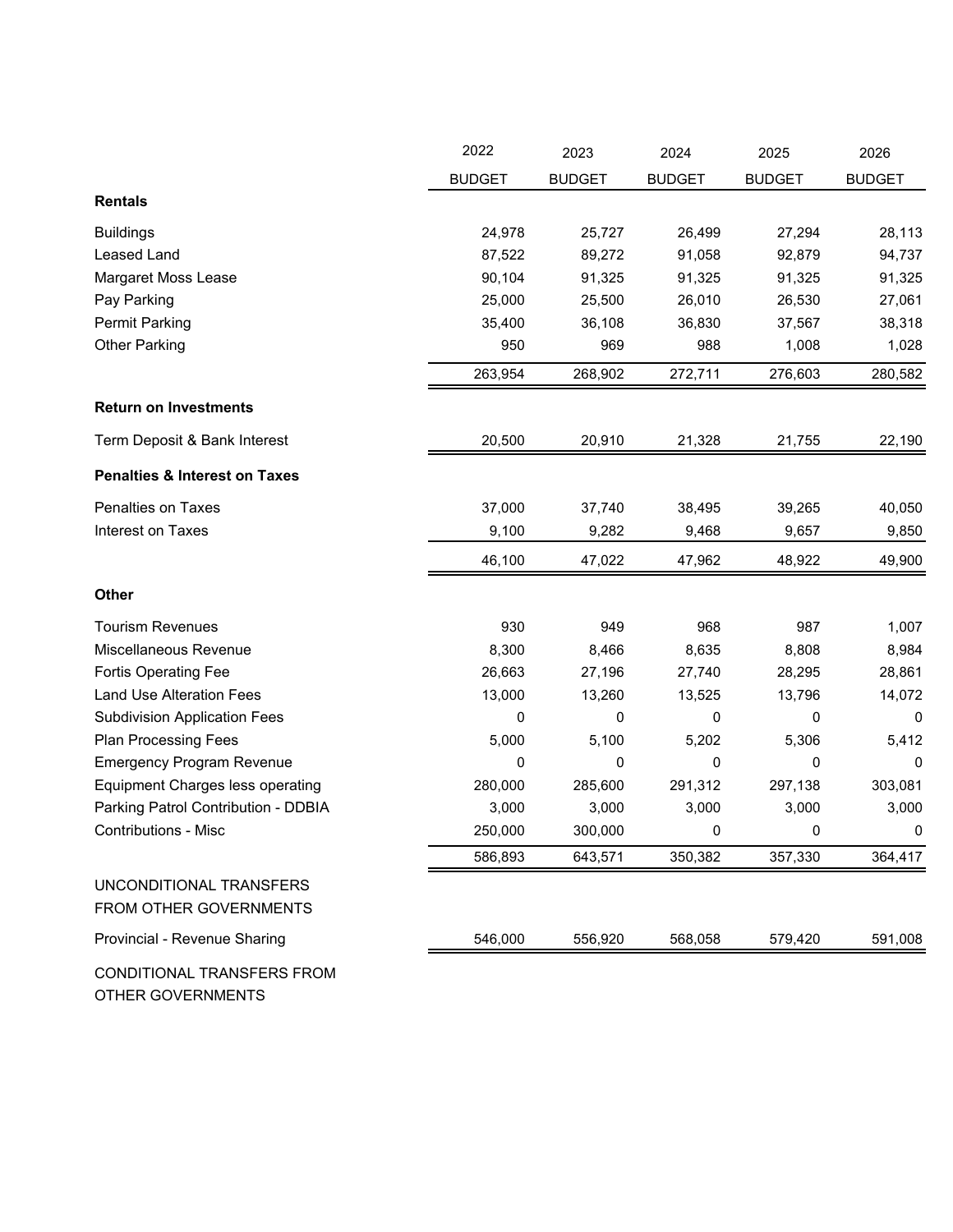|                                       | 2022          | 2023          | 2024          | 2025          | 2026          |
|---------------------------------------|---------------|---------------|---------------|---------------|---------------|
|                                       | <b>BUDGET</b> | <b>BUDGET</b> | <b>BUDGET</b> | <b>BUDGET</b> | <b>BUDGET</b> |
| <b>Provincial Grants</b>              |               |               |               |               |               |
| - Carbon Grant                        | 0             | 0             | 0             | 0             | 0             |
| - COVID19 Restart Grant               | 0             | 0             | 0             | 0             | 0             |
| - Sharps Collection Grant             | 29,681        | 0             | 0             | 0             | 0             |
|                                       | 29,681        | 0             | $\pmb{0}$     | 0             | 0             |
|                                       | 0             | 0             | $\pmb{0}$     | 0             | 0             |
|                                       |               |               |               |               |               |
| Regional                              |               |               |               |               |               |
| Parks Contribution From N. Cowichan   | 14,600        | 14,892        | 15,190        | 15,494        | 15,804        |
|                                       | 14,600        | 14,892        | 15,190        | 15,494        | 15,804        |
| <b>OTHER TRANSFERS</b>                |               |               |               |               |               |
| <b>Prior Years Surplus</b>            |               |               |               |               |               |
| For Misc Capital                      | 543,790       | 0             | 118,000       | 0             | 0             |
| For Misc Operating                    | 24,065        | 0             | 0             | 0             | 0             |
| - Restructure Expenses                | 40,000        | 0             | 0             | 0             | 0             |
|                                       | 607,855       | 0             | 118,000       | 0             | $\mathbf 0$   |
| <b>Own Funds and Reserve Accounts</b> |               |               |               |               |               |
| From Reserves                         |               |               |               |               |               |
| - Snow Reserve                        | 0             | 0             | 0             | 0             | $\pmb{0}$     |
| - Insurance Reserve                   | 0             | 0             | 0             | 0             | 0             |
| - Parking Reserve                     | 0             | 0             | 0             | 0             | 0             |
| - Environment Reserve                 | 8,700         | 0             | 0             | 0             | 0             |
| - Police Operating Reserve            | 48,000        | 30,300        | 0             | 0             | 0             |
| - Cannabis Reserve                    | 75,300        | 30,300        | 0             | 0             | 0             |
| - Election Reserve                    | 15,000        | 0             | 0             | 0             | 0             |
| - HR Reserve                          | 0             | 0             | 0             | 0             | 0             |
| - Tourism Operating Reserve           | 2.525         | 0             | 0             | 0             | 0             |
| - Communications Reserve              | 0             | 6,000         | 0             | 6,000         | 0             |
| - ACDI Reserve                        | 0             | 0             | 0             | 0             | 0             |
| - Totem Reserve                       | 0             | 0             | 0             | 0             | 0             |
| - Fire Investigation Reserve          | 0             | 0             | 0             | 0             | 0             |
| - Covid Grant Reserve                 | 638,125       | 0             | 0             | Ω             | 0             |
| - Police Bridging Capital Reserve     | 75,000        | 190,000       | 0             | 0             | 0             |
| - Schappert Bequest Reserve           | 11,885        | 0             | 0             | 0             | 0             |
|                                       | 874,535       | 256,600       | $\pmb{0}$     | 6,000         | $\pmb{0}$     |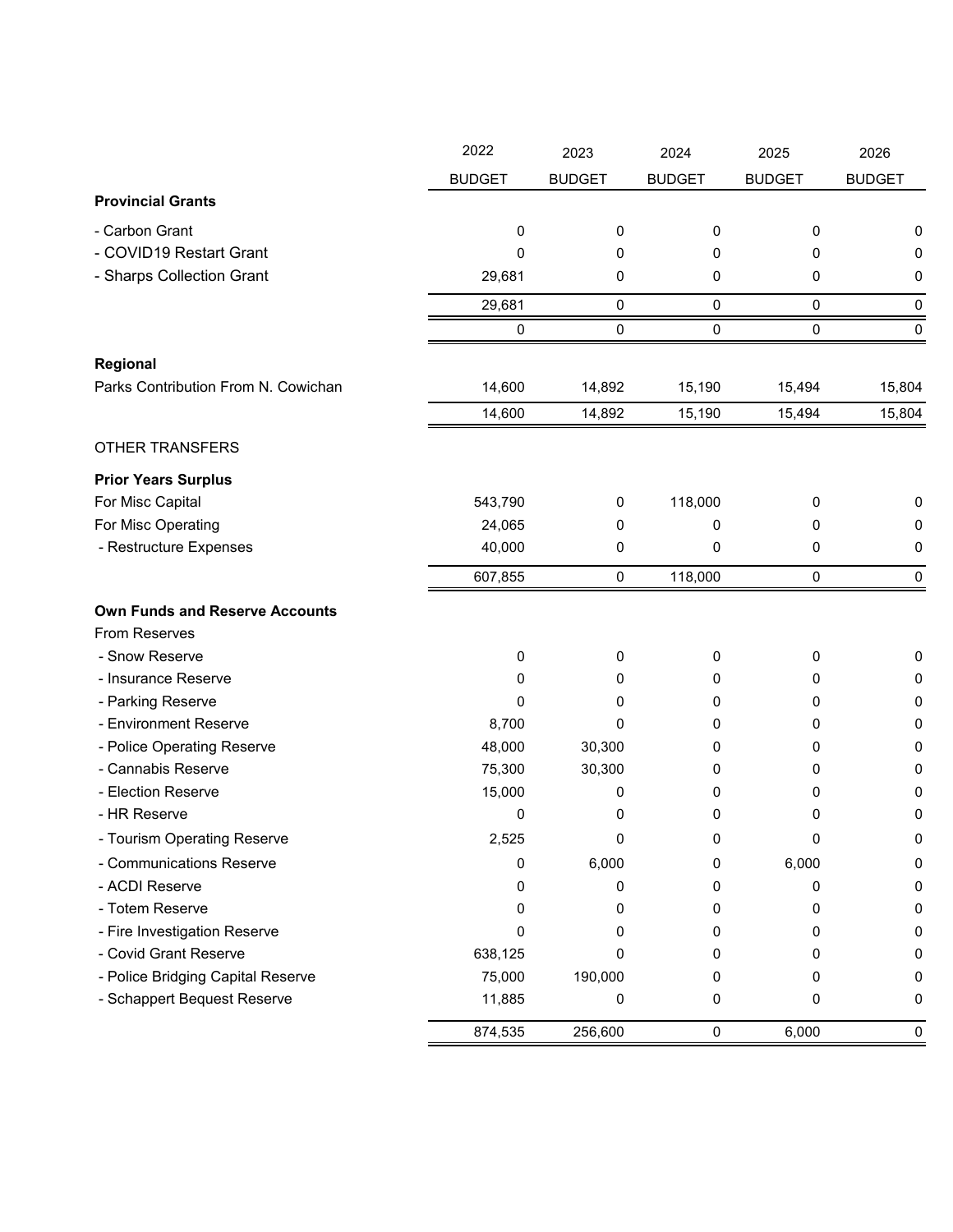|                                    | 2022          | 2023          | 2024          | 2025          | 2026          |
|------------------------------------|---------------|---------------|---------------|---------------|---------------|
|                                    | <b>BUDGET</b> | <b>BUDGET</b> | <b>BUDGET</b> | <b>BUDGET</b> | <b>BUDGET</b> |
| COLLECTIONS FOR OTHER GOVERNMENTS  |               |               |               |               |               |
| <b>Regional District</b>           | 1,633,557     | 1,666,228     | 1,699,553     | 1,733,544     | 1,768,215     |
| <b>School Taxes</b>                | 2,075,000     | 2,116,500     | 2,158,830     | 2,202,007     | 2,246,047     |
| <b>Provincial Policing Levy</b>    | 0             | 0             | 0             | 0             | 0             |
| C.V. Regional Hospital District    | 590,168       | 601,971       | 614,011       | 626.291       | 638,817       |
| <b>Municipal Finance Authority</b> | 255           | 260           | 265           | 271           | 276           |
| <b>B.C. Assessment Authority</b>   | 57,000        | 58,140        | 59,303        | 60,489        | 61,699        |
|                                    | 4,355,980     | 4,443,100     | 4,531,962     | 4,622,601     | 4,715,053     |
|                                    |               |               |               |               |               |
| <b>Total Revenue</b>               | 12,712,734    | 12,743,433    | 12,789,241    | 13,044,868    | 13,299,346    |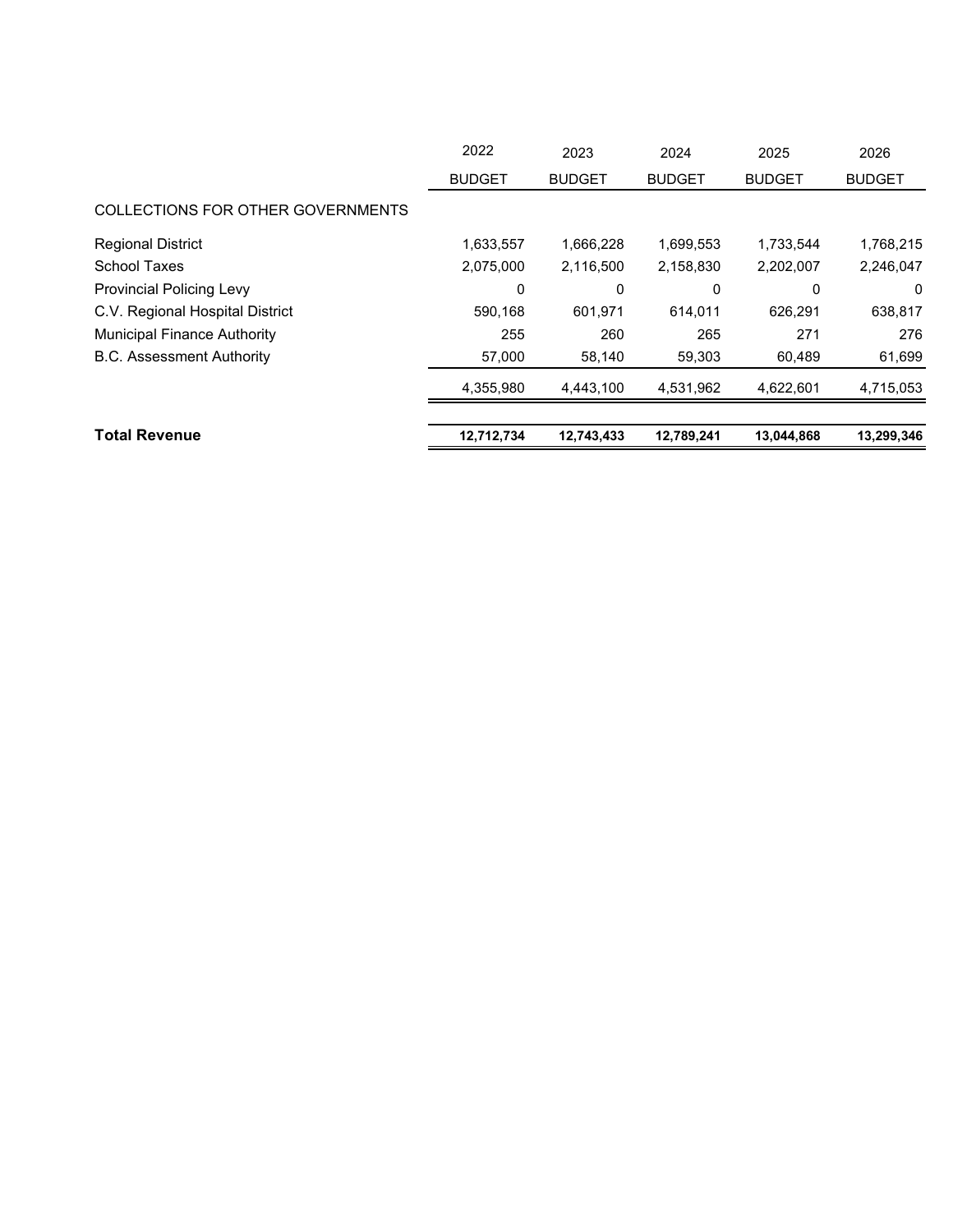|                                          | 2022          | 2023          | 2024          | 2025          | 2026          |
|------------------------------------------|---------------|---------------|---------------|---------------|---------------|
|                                          | <b>BUDGET</b> | <b>BUDGET</b> | <b>BUDGET</b> | <b>BUDGET</b> | <b>BUDGET</b> |
|                                          |               |               |               |               |               |
| <b>EXPENSES</b>                          |               |               |               |               |               |
| <b>GENERAL GOVERNMENT SERVICES</b>       |               |               |               |               |               |
| Legislative                              |               |               |               |               |               |
| <b>Council Indemnities</b>               | 171,202       | 174,626       | 178,119       | 181,681       | 185,315       |
| Legislative Conferences & Travel         | 29,000        | 29,580        | 30,172        | 30,775        | 31,391        |
|                                          | 200,202       | 204,206       | 208,290       | 212,456       | 216,705       |
| <b>Administrative</b>                    |               |               |               |               |               |
| <b>City Hall Salaries &amp; Benefits</b> | 994,339       | 1,014,226     | 1,034,510     | 1,055,201     | 1,076,305     |
| Retirement Allowance & Payouts           | 59,600        | 50,000        | 50,000        | 50,000        | 50,000        |
| Conferences & Travel                     | 12,500        | 12,750        | 13,005        | 13,265        | 13,530        |
| Meeting Expenses & Annual Functions      | 7,500         | 7,650         | 7,803         | 7,959         | 8,118         |
| Memberships                              | 11,250        | 11,475        | 11,705        | 11,939        | 12,177        |
| <b>Computer Services &amp; Supplies</b>  | 104,800       | 106,896       | 109,034       | 111,215       | 113,439       |
| Legal                                    | 30,600        | 31,212        | 31,836        | 32,473        | 33,122        |
| Training & Recognition                   | 13,600        | 13,872        | 14,149        | 14,432        | 14,721        |
| Accounting & Audit                       | 23,100        | 23,562        | 24,033        | 24,514        | 25,004        |
| Consulting                               | 4,000         | 4,080         | 4,162         | 4,245         | 4,330         |
| <b>Human Resources Services</b>          | 35,600        | 36,312        | 37,038        | 37,779        | 38,535        |
| <b>Other General Services</b>            | 21,500        | 21,930        | 22,369        | 22,816        | 23,272        |
| Write Down of Account Receivable         | 0             | 0             | 0             | 0             | 0             |
| <b>Common Services</b>                   |               |               |               |               |               |
| City Hall Maintenance & Operation        | 76,140        | 77,663        | 79,216        | 80,800        | 82,416        |
| Insurance                                | 57,228        | 58,373        | 59,540        | 60,731        | 61,945        |
| Telephone & Postage                      | 17,150        | 17,493        | 17,843        | 18,200        | 18,564        |
| Advertising                              | 5,200         | 5,304         | 5,410         | 5,518         | 5,629         |
| <b>Printing &amp; Stationery</b>         | 14,200        | 14,484        | 14,774        | 15,069        | 15,371        |
| Equipment Maintenance & Replacement      | 400           | 408           | 416           | 424           | 433           |
| Equipment Leases & Service Contracts     | 3,000         | 3,060         | 3,121         | 3,184         | 3,247         |
| Sundry                                   | 2,925         | 2,984         | 3,043         | 3,104         | 3,166         |
| <b>Bank Charges</b>                      | 4,500         | 4,590         | 4,682         | 4,775         | 4,871         |
|                                          | 1,499,132     | 1,518,323     | 1,547,689     | 1,577,643     | 1,608,196     |
|                                          |               |               |               |               |               |
| Other                                    |               |               |               |               |               |
| <b>Election Expenses</b>                 | 21,740        | 0             | 0             | 0             | 0             |
| Grants - Annual Application              | 113,985       | 20,000        | 20,400        | 20,808        | 21,224        |
| <b>Grants - Yearly Ongoing</b>           | 23,000        | 23,460        | 23,929        | 24,408        | 24,896        |
| <b>Tourism Spending</b>                  | 29,525        | 23,940        | 24,419        | 24,907        | 25,405        |
| <b>Summer Festival</b>                   | 1,000         | 1,020         | 1,040         | 1,061         | 1,082         |
| <b>Totem Tours Contribution</b>          | 11,000        | 11,220        | 11,444        | 11,673        | 11,907        |
| Records Management Project               | 329,925       | 12,000        | 12,240        | 12,485        | 12,734        |
| Communications (Training and Consult)    | 7,400         | 19,548        | 7,699         | 20,093        | 8,255         |
| Poverty Reduction Plan                   | 0             | 0             | 0             | 0             | 0             |
| <b>City Square Management</b>            | 4,000         | 4,000         | 4,000         | 4,000         | 4,000         |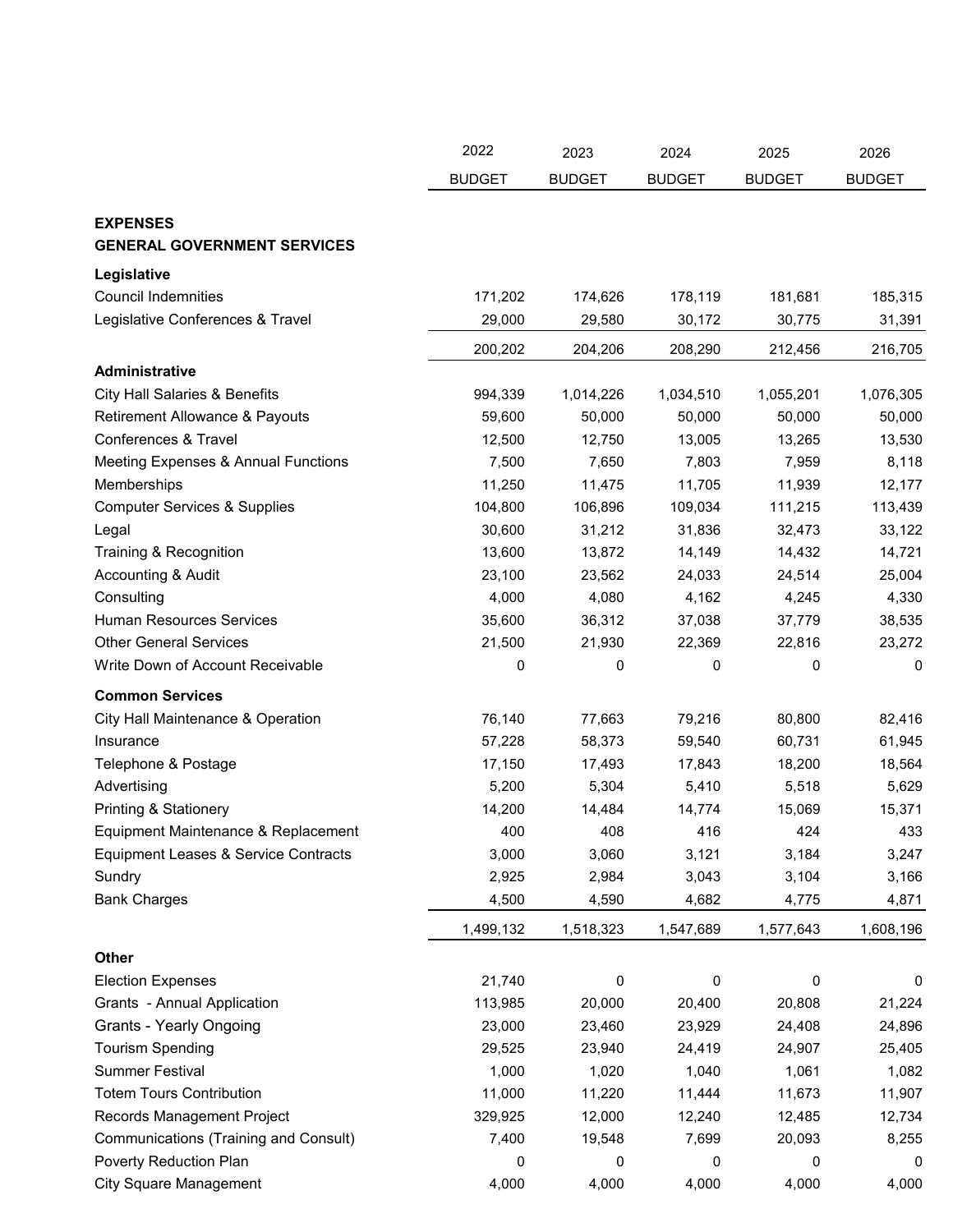|                                                 | 2022          | 2023          | 2024          | 2025          | 2026          |
|-------------------------------------------------|---------------|---------------|---------------|---------------|---------------|
|                                                 | <b>BUDGET</b> | <b>BUDGET</b> | <b>BUDGET</b> | <b>BUDGET</b> | <b>BUDGET</b> |
| Remembrance Day Expenses                        | 6,200         | 6,324         | 6,450         | 6,579         | 6,711         |
| Operations & Maint. (Leased Bldgs.)             | 4,370         | 4,457         | 4,547         | 4,637         | 4,730         |
| <b>Margaret Moss</b>                            | 25,604        | 6,713         | 6,713         | 6,713         | 6,713         |
| Junior Council                                  | 1,500         | 1,500         | 1,500         | 1,500         | 1,500         |
|                                                 | 579,249       | 134,182       | 124,382       | 138,865       | 129,158       |
| <b>Administration Distributions - Fire</b>      | (36, 208)     | (36, 932)     | (37, 671)     | (38, 424)     | (39, 192)     |
| Administration Distributions - Garbage          | (17, 659)     | (18,007)      | (18, 437)     | (18, 880)     | (19, 337)     |
| <b>Administration Distributions - Water</b>     | (343, 416)    | (350, 284)    | (357, 290)    | (364, 436)    | (371, 725)    |
| <b>Administration Distributions - Sewer</b>     | (184, 916)    | (188, 614)    | (192, 387)    | (196, 234)    | (200, 159)    |
|                                                 | (582, 199)    | (593, 837)    | (605, 784)    | (617, 974)    | (630, 413)    |
|                                                 | 1,696,384     | 1,262,874     | 1,274,577     | 1,310,990     | 1,323,646     |
| <b>PROTECTIVE SERVICES</b>                      |               |               |               |               |               |
| <b>Police Costs</b>                             | 1,256,754     | 1,709,185     | 1,905,529     | 1,943,640     | 1,982,512     |
| <b>Fire Department</b>                          |               |               |               |               |               |
| Salaries - Chief & Officers                     | 57,470        | 58,619        | 59,792        | 60,988        | 62,207        |
| Call Pay - Volunteers                           | 151,370       | 154,397       | 157,485       | 160,635       | 163,848       |
| <b>Mutual Aid</b>                               | 0             | 0             | 0             | 0             | 0             |
| Fire Hall Operation & Maintenance               | 38,738        | 39,513        | 40,303        | 41,110        | 41,932        |
| Fire Alarm System                               | 9,800         | 9,996         | 10,196        | 10,400        | 10,608        |
| Training & Conferences                          | 49,750        | 50,745        | 51,760        | 52,795        | 53,851        |
| Firefighters' Insurance                         | 7,230         | 7,375         | 7,522         | 7,673         | 7,826         |
| Fire Investigation & Prevention                 | 20,900        | 21,318        | 21,744        | 22,179        | 22,623        |
| <b>Hydrant Rental</b>                           | 20,400        | 20,808        | 21,224        | 21,649        | 22,082        |
| Clothing                                        | 10,000        | 10,200        | 10,404        | 10,612        | 10,824        |
| Firefighting Equipment & Maintenance            | 21,500        | 21,930        | 22,369        | 22,816        | 23,272        |
| Fire Dept - Other                               | 28,000        | 28,560        | 29,131        | 29,714        | 30,308        |
| Administration Charge - Fire                    | 36,208        | 36,932        | 37,671        | 38,424        | 39,192        |
| PW Storage Shed Hydro                           | 1,700         | 1,734         | 1,769         | 1,804         | 1,840         |
|                                                 | 453,066       | 462,128       | 471,370       | 480,797       | 490,413       |
| <b>Fire Vehicle Operation &amp; Maintenance</b> |               |               |               |               |               |
| 1-2000 Ladder Truck                             | 8,926         | 9,105         | 9,287         | 9,472         | 9,662         |
| 2-2019 5500 Truck                               | 4,600         | 4,692         | 4,786         | 4,882         | 4,979         |
| 3-2000 Chev Crew Cab                            | 3,601         | 3,673         | 3,746         | 3,821         | 3,898         |
| 4-2002 Lafrance Pumper                          | 550           | 561           | 572           | 584           | 595           |
| 5-2005 Lafrance Pumper                          | 4,061         | 4,142         | 4,225         | 4,310         | 4,396         |
| 6-2005 Tank Truck                               | 5,634         | 5,747         | 5,862         | 5,979         | 6,098         |
| 7-2007 Dodge Nitro                              | 0             | 0             | 0             | 0             | 0             |
| 8-2018 Spartan Metro                            | 5,375         | 5,483         | 5,592         | 5,704         | 5,818         |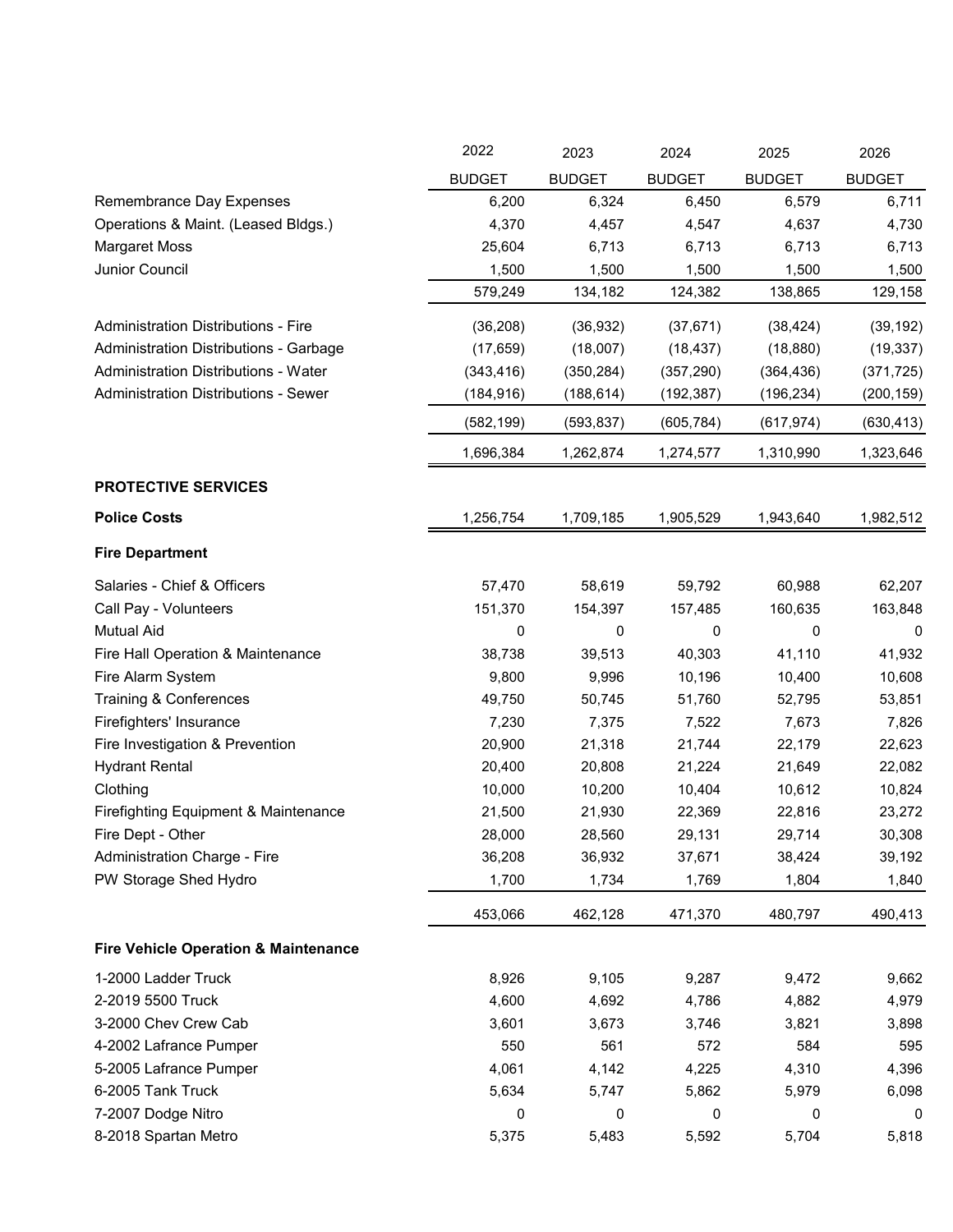|                                                      | 2022          | 2023          | 2024          | 2025          | 2026          |
|------------------------------------------------------|---------------|---------------|---------------|---------------|---------------|
|                                                      | <b>BUDGET</b> | <b>BUDGET</b> | <b>BUDGET</b> | <b>BUDGET</b> | <b>BUDGET</b> |
| 9-2012 Rescue Truck                                  | 2,992         | 3,052         | 3,113         | 3,175         | 3,239         |
|                                                      | 35,739        | 36,454        | 37,183        | 37,927        | 38,685        |
| <b>Total Fire Department</b>                         | 488,805       | 498,581       | 508,553       | 518,724       | 529,098       |
| <b>Building Inspection</b>                           |               |               |               |               |               |
| <b>Building Inspection - Salaries &amp; Benefits</b> | 111,136       | 113,359       | 115,626       | 117,938       | 120,297       |
| <b>Building Inspection - Transportation</b>          | 2,500         | 2,550         | 2,601         | 2,653         | 2,706         |
| <b>Building Inspection - Other</b>                   | 3,795         | 3,871         | 3,948         | 4,027         | 4,108         |
| Admin Charges - Building Inspection                  | (9, 394)      | (9,582)       | (9,774)       | (9,969)       | (10, 169)     |
|                                                      | 108,037       | 110,197       | 112,401       | 114,649       | 116,942       |
|                                                      |               |               |               |               |               |
| <b>Animal Control</b>                                |               |               |               |               |               |
| Animal Control Contract & Supplies                   | 30,540        | 31,151        | 31,774        | 32,409        | 33,057        |
| <b>Other Protection</b>                              |               |               |               |               |               |
| <b>Highway Safety</b>                                | 52,600        | 68,400        | 0             | 0             | 0             |
| <b>Street &amp; Park Patrols</b>                     | 140,973       | 143,793       | 146,668       | 149,602       | 152,594       |
|                                                      | 193,573       | 212,193       | 146,668       | 149,602       | 152,594       |
| <b>PUBLIC WORKS AND ENGINEERING</b>                  |               |               |               |               |               |
| <b>Common Services</b>                               |               |               |               |               |               |
| <b>PW Administration Salaries &amp; Benefits</b>     | 373,800       | 381,276       | 388,902       | 396,680       | 404,613       |
| Wages - Engineering                                  | 335,560       | 342,271       | 349,117       | 356,099       | 363,221       |
| <b>Engineering Services</b>                          | 16,340        | 16,667        | 17,000        | 17,340        | 17,687        |
| Other - Common Services                              | 58,775        | 59,951        | 61,150        | 62,373        | 63,620        |
| Safety Committee & Officer                           | 35,900        | 36,618        | 37,350        | 38,097        | 38,859        |
| <b>Other Safety Supplies</b>                         | 4,300         | 4,386         | 4,474         | 4,563         | 4,654         |
| Workshop & Yards                                     | 56,465        | 57,594        | 58,746        | 59,921        | 61,120        |
| Small Tools & Equipment                              | 6,855         | 6,992         | 7,132         | 7,275         | 7,420         |
|                                                      | 887,995       | 905,755       | 923,870       | 942,347       | 961,194       |
| PW Admin Distributions - Water                       | (358, 497)    | (365, 667)    | (372, 981)    | (380, 440)    | (388, 049)    |
| PW Admin Distributions - Sewer                       | (137, 461)    | (140, 210)    | (143, 014)    | (145, 874)    | (148, 792)    |
|                                                      | (495, 958)    | (505, 877)    | (515, 995)    | (526, 315)    | (536, 841)    |
|                                                      | 392,037       | 399,878       | 407,875       | 416,033       | 424,353       |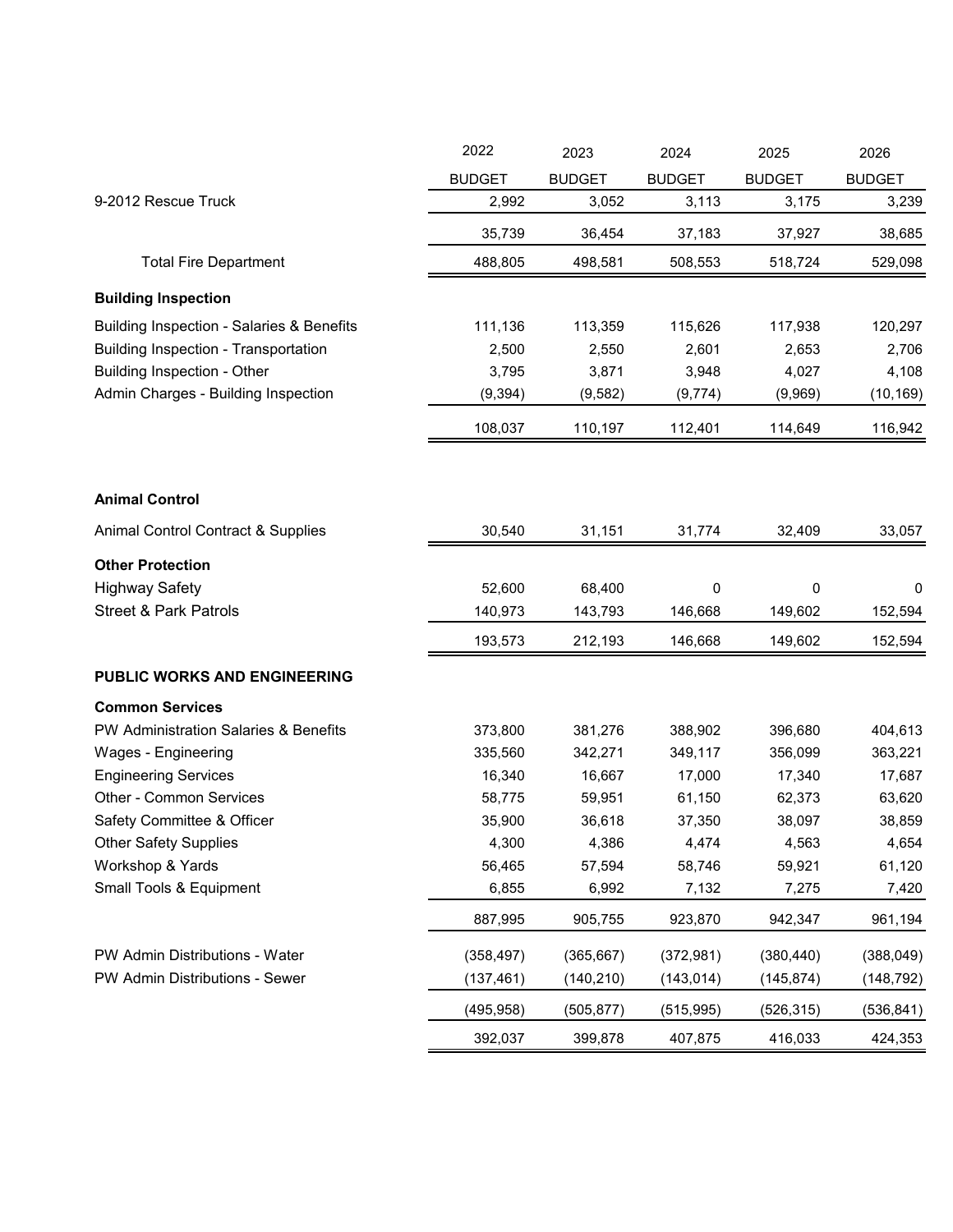|                                      | 2022          | 2023          | 2024          | 2025          | 2026          |
|--------------------------------------|---------------|---------------|---------------|---------------|---------------|
|                                      | <b>BUDGET</b> | <b>BUDGET</b> | <b>BUDGET</b> | <b>BUDGET</b> | <b>BUDGET</b> |
| <b>General Maintenance</b>           |               |               |               |               |               |
| <b>Street Maintenance</b>            | 77,550        | 79,101        | 80,683        | 82,297        | 83,943        |
| <b>Sidewalk Maintenance</b>          | 59,000        | 60,180        | 61,384        | 62,611        | 63,863        |
| <b>Storm Sewers</b>                  | 60,900        | 62,118        | 63,360        | 64,628        | 65,920        |
| <b>Storm Water Quality Testing</b>   | 0             | 0             | 0             | 0             | 0             |
| <b>Marchmont Storm Pumps</b>         | 12,572        | 12,823        | 13,080        | 13,342        | 13,608        |
| Dike Maintenance                     | 6,000         | 6,120         | 6,242         | 6,367         | 6,495         |
| <b>Street Sweeping</b>               | 64,500        | 65,790        | 67,106        | 68,448        | 69,817        |
| <b>Boulevards</b>                    | 60,000        | 61,200        | 62,424        | 63,672        | 64,946        |
| <b>Tree Maintenance</b>              | 31,850        | 32,487        | 33,137        | 33,799        | 34,475        |
| <b>Totem Maintenance</b>             | 20,728        | 21,143        | 21,565        | 21,997        | 22,437        |
| Snow Removal                         | 57,100        | 58,242        | 59,407        | 60,595        | 61,807        |
| <b>Weed Control</b>                  | 11,850        | 12,087        | 12,329        | 12,575        | 12,827        |
|                                      | 462,050       | 471,291       | 480,717       | 490,331       | 500,138       |
| <b>Street Lighting</b>               |               |               |               |               |               |
| <b>Street Lights</b>                 | 102,955       | 105,014       | 107,114       | 109,257       | 111,442       |
| Decorative Lights                    | 8,000         | 8,160         | 8,323         | 8,490         | 8,659         |
|                                      | 110,955       | 113,174       | 115,438       | 117,746       | 120,101       |
| <b>Traffic Services</b>              |               |               |               |               |               |
| Road Marking                         | 61,940        | 63,179        | 64,442        | 65,731        | 67,046        |
| <b>Street Signs</b>                  | 25,510        | 26,020        | 26,541        | 27,071        | 27,613        |
| <b>Traffic Signals</b>               | 58,670        | 59,843        | 61,040        | 62,261        | 63,506        |
|                                      | 146,120       | 149,042       | 152,023       | 155,064       | 158,165       |
| <b>Parking and Bylaw Enforcement</b> |               |               |               |               |               |
| <b>Parking Patrols</b>               | 53,100        | 54,162        | 55,245        | 56,350        | 57,477        |
| Other - Parking Expenses             | 8,300         | 8,466         | 8,635         | 8,808         | 8,984         |
| Parking Lot Lease                    | 4,000         | 4,000         | 4,000         | 4,000         | 4,000         |
|                                      | 65,400        | 66,628        | 67,881        | 69,158        | 70,461        |
| <b>Bylaw Enforcement Salaries</b>    | 162,095       | 165,337       | 168,644       | 171,173       | 173,741       |
| <b>Homeless Encampment Costs</b>     | 15,000        | 15,300        | 15,606        | 15,918        | 16,236        |
| Sharps Pickup Program                | 44,681        | 0             | 0             | 0             | 0             |
| Other Bylaw Enforcement              | 11,000        | 11,220        | 11,444        | 11,673        | 11,907        |
| Parking Lot Maintenance              | 23,915        | 24,393        | 24,881        | 25,379        | 25,886        |
| Admin Charge - Water                 | (15,048)      | (15, 349)     | (15, 656)     | (15, 901)     | (16, 151)     |
|                                      | 241,643       | 200,902       | 204,920       | 208,242       | 211,620       |
|                                      | 307,043       | 267,530       | 272,800       | 277,400       | 282,081       |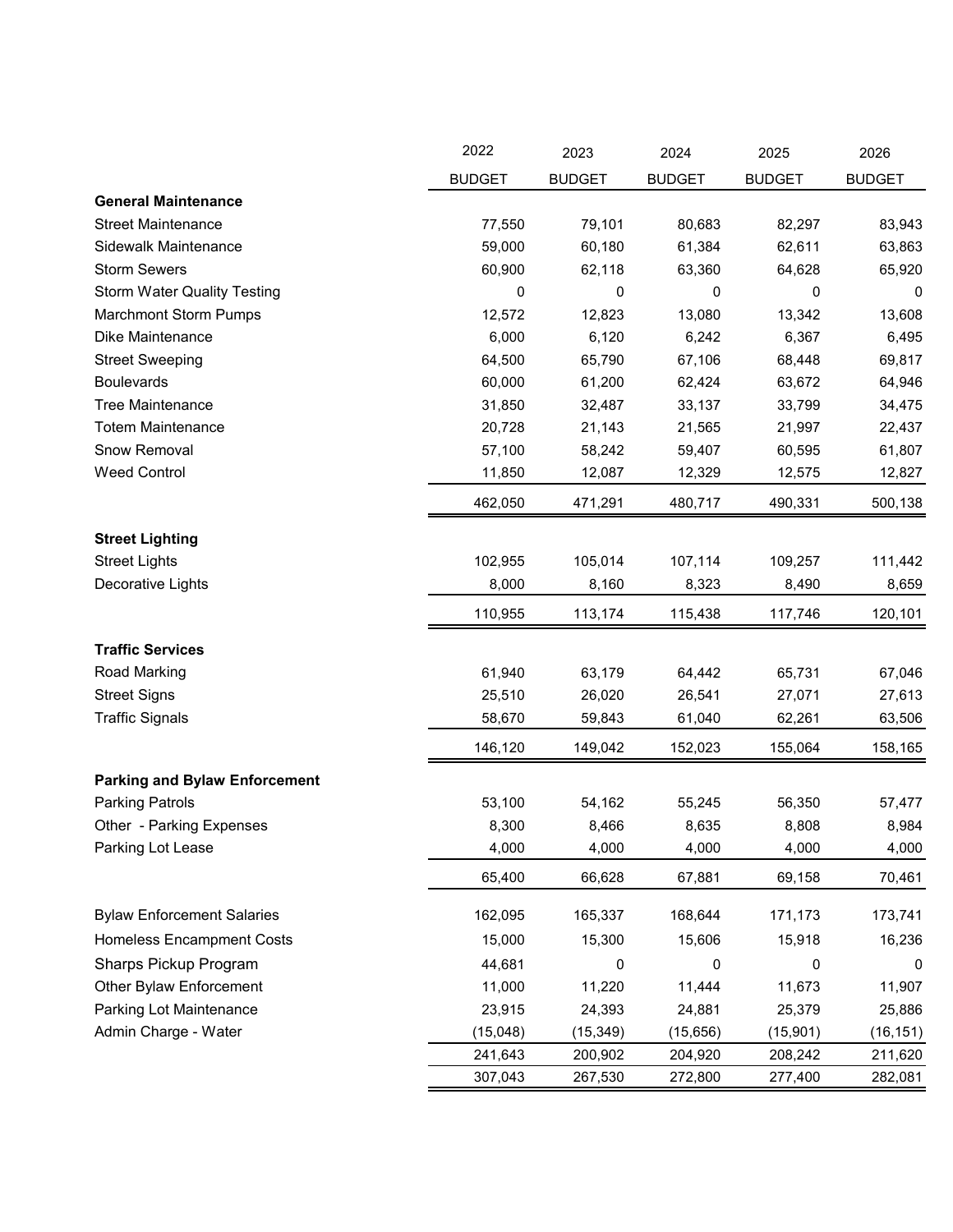|                                     | 2022          | 2023          | 2024          | 2025          | 2026          |
|-------------------------------------|---------------|---------------|---------------|---------------|---------------|
|                                     | <b>BUDGET</b> | <b>BUDGET</b> | <b>BUDGET</b> | <b>BUDGET</b> | <b>BUDGET</b> |
| <b>Municipal Equipment Charges</b>  |               |               |               |               |               |
| 01 '90/05 Dump Truck                | 13,660        | 13,933        | 14,212        | 14,496        | 14,786        |
| 02 98 Ingersoll Compressor          | 705           | 719           | 733           | 748           | 763           |
| 03 2004 GMC Service Body            | 0             | 0             | 0             | 0             | 0             |
| 05 2000 GMC Dump                    | 0             | 0             | 0             | 0             | 0             |
| 06 2000 Altec Lift Truck            | 0             | 0             | 0             | 0             | 0             |
| 09 06 John Deere X724A              | 0             | 0             | 0             | 0             | 0             |
| 12 05 Paint Sprayer                 | 0             | 0             | 0             | 0             | 0             |
| 16 00 VA-25S Sidewalk Grinder       | 170           | 173           | 177           | 180           | 184           |
| 18 Chain Saws/ Trimmers             | 250           | 255           | 260           | 265           | 271           |
| 21 Mowers/Leaf Blowers              | 1,900         | 1,938         | 1,977         | 2,016         | 2,057         |
| 22 2004 F350 Dump                   | 0             | 0             | 0             | 0             | 0             |
| 24 Weedeater/Hedge Trimmers         | 4,500         | 4,590         | 4,682         | 4,775         | 4,871         |
| 25 Compactors                       | 1,200         | 1,224         | 1,248         | 1,273         | 1,299         |
| 28 Trash Pumps                      | 200           | 204           | 208           | 212           | 216           |
| 29 06 John Deere Mower              | 3,300         | 3,366         | 3,433         | 3,502         | 3,572         |
| 30 Edger                            | 30            | 31            | 31            | 32            | 32            |
| 32 2000 14' Sander                  | 0             | 0             | 0             | 0             | $\Omega$      |
| 40 Stihl Cutoff Saw                 | 175           | 179           | 182           | 186           | 189           |
| 42 2004 Husqvarna Mower             | 0             | 0             | 0             | 0             | $\mathbf 0$   |
| 44 1994 Elgin Sweeper               | 500           | 510           | 520           | 531           | 541           |
| 45 88 Pressure washer               | 120           | 122           | 125           | 127           | 130           |
| 46 04 Grumman Van                   | 0             | 0             | 0             | 0             | 0             |
| 48 89 Cement Mixer                  | 90            | 92            | 94            | 96            | 97            |
| 49 1994 Parks Trailer               | 200           | 204           | 208           | 212           | 216           |
| 51 2004 Parks Trailer               | 0             | 0             | 0             | 0             | 0             |
| 52 2005 Dakota                      | 5,000         | 5,100         | 5,202         | 5,306         | 5,412         |
| 56 2006 New Holland Backhoe         | 0             | 0             | 0             | 0             | 0             |
| 58 2007 Civic Hybrid                | 0             | 0             | 0             | 0             | 0             |
| 59 2008 Chevy Silverado PU          | 0             | 0             | 0             | 0             | 0             |
| 60 2008 GMC Dump Box                | 7,360         | 7,507         | 7,657         | 7,810         | 7,967         |
| 61 2008 Utility Trailer             | 260           | 265           | 271           | 276           | 281           |
| 62 2008 Honda Road Saw              | 570           | 581           | 593           | 605           | 617           |
| 63 2009 Snowblower                  | 220           | 224           | 229           | 233           | 238           |
| 64 Herring Pump                     | 250           | 255           | 260           | 265           | 271           |
| 65 2011 International Garbage Truck | 35,500        | 36,210        | 36,934        | 37,673        | 38,426        |
| 66 2011 Ford Fiesta                 | 5,005         | 5,105         | 5,207         | 5,311         | 5,418         |
| 67 2012 Mower - Kohler 52"          | 0             | 0             | 0             | 0             | 0             |
| 68 2012 Vactor Truck                | 36,000        | 36,720        | 37,454        | 38,203        | 38,968        |
| 69 2012 Backhoe CAT 420             | 13,200        | 13,464        | 13,733        | 14,008        | 14,288        |
| 71 2013 Toyota Prius - Hybrid       | 4,305         | 4,391         | 4,479         | 4,569         | 4,660         |
| 72 2013 Brine Trailer               | 1,950         | 1,989         | 2,029         | 2,069         | 2,111         |
| 73 2014 Portable Generator          | 720           | 734           | 749           | 764           | 779           |
| 74 2014 Honda Fit                   | 2,520         | 2,570         | 2,622         | 2,674         | 2,728         |
|                                     |               |               |               |               |               |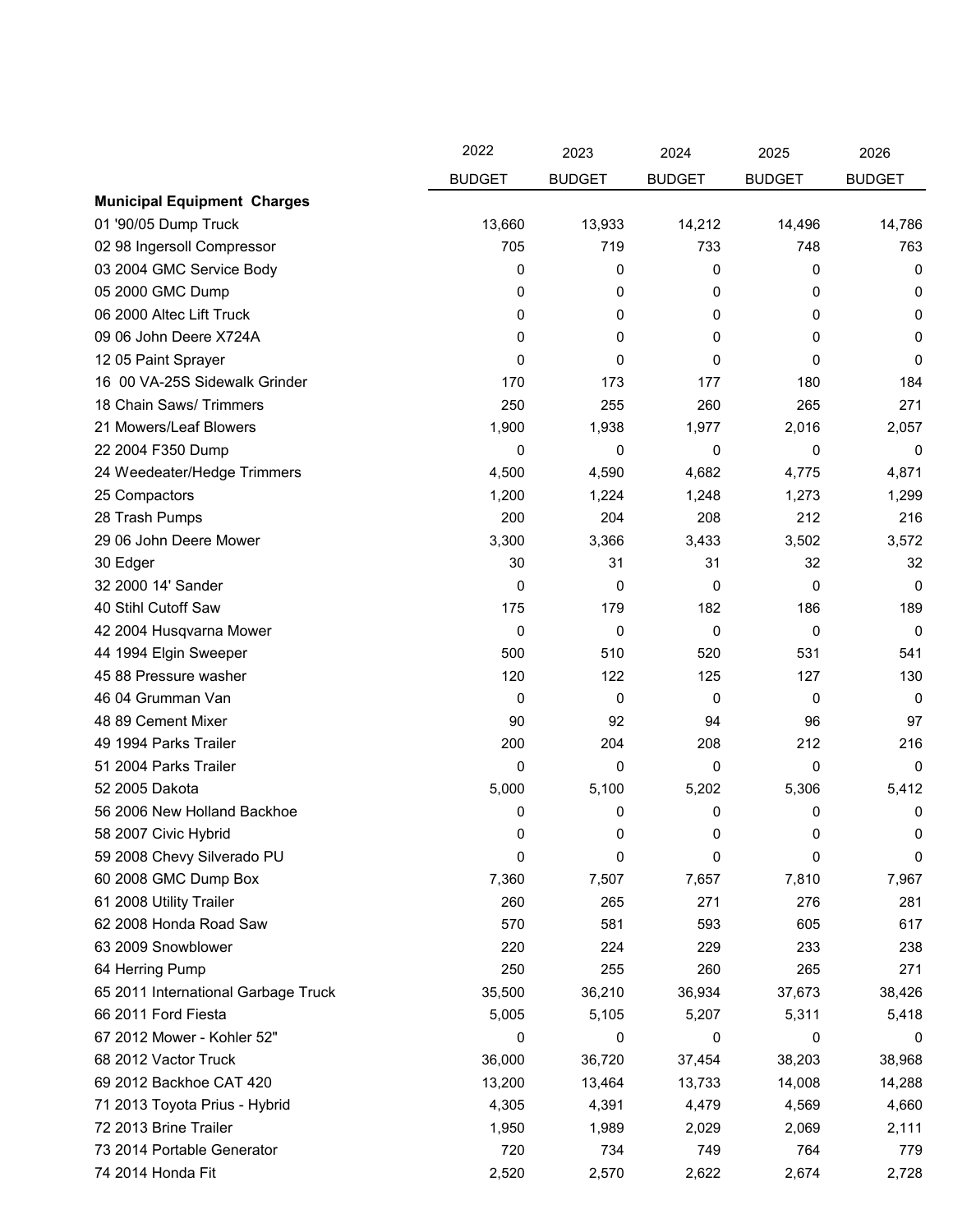|                                      | 2022          | 2023          | 2024          | 2025          | 2026          |
|--------------------------------------|---------------|---------------|---------------|---------------|---------------|
|                                      | <b>BUDGET</b> | <b>BUDGET</b> | <b>BUDGET</b> | <b>BUDGET</b> | <b>BUDGET</b> |
| 75 2015 Ford F-550                   | 12,060        | 12,301        | 12,547        | 12,798        | 13,054        |
| 76 2015 Sander on #75                | 1,000         | 1,020         | 1,040         | 1,061         | 1,082         |
| 77 2015 Ford Van                     | 6,000         | 6,120         | 6,242         | 6,367         | 6,495         |
| 78 2015 Parks Trailer                | 220           | 224           | 229           | 233           | 238           |
| 79 Yamaha Generator                  | 60            | 61            | 62            | 64            | 65            |
| 80 Salt/Sand Spreader                | 1,900         | 1,938         | 1,977         | 2,016         | 2,057         |
| 81 Sewer Camera                      | 300           | 306           | 312           | 318           | 325           |
| 82 2016 Ford F-150                   | 4,550         | 4,641         | 4,734         | 4,828         | 4,925         |
| 83 2017 F350                         | 8,510         | 8,680         | 8,854         | 9,031         | 9,211         |
| 84 Survey equipment                  | 60            | 61            | 62            | 64            | 65            |
| 85 2017 Promaster Van                | 5,850         | 5,967         | 6,086         | 6,208         | 6,332         |
| 86 - Ford F150                       | 3,950         | 4,029         | 4,110         | 4,192         | 4,276         |
| 87 - 2012 Cat loader                 | 9,650         | 9,843         | 10,040        | 10,241        | 10,445        |
| 88 - 2018 ITB Step Van               | 7,400         | 7,548         | 7,699         | 7,853         | 8,010         |
| 89 - John Deere Lawnmower            | 4,130         | 4,213         | 4,297         | 4,383         | 4,470         |
| 90 - Ford Bucket Truck               | 5,450         | 5,559         | 5,670         | 5,784         | 5,899         |
| 91 - Titan Paint Sprayer             | 450           | 459           | 468           | 478           | 487           |
| 92 - Rainbow Trailer                 | 220           | 224           | 229           | 233           | 238           |
| 93 - Honda Clarity                   | 3,768         | 3,843         | 3,920         | 3,999         | 4,079         |
| 94 - Bagela Paving Machine           | 1,300         | 1,326         | 1,353         | 1,380         | 1,407         |
| 95 - Ford Ranger                     | 3,900         | 3,978         | 4,058         | 4,139         | 4,221         |
| 96 - Chev 3500                       | 8,450         | 8,619         | 8,791         | 8,967         | 9,147         |
| 97 - JD Mower                        | 2,590         | 2,642         | 2,695         | 2,749         | 2,803         |
| 98 - Gravel Truck                    | 10,900        | 11,118        | 11,340        | 11,567        | 11,799        |
| 100 - Salt/Sand Spreader             | 820           | 836           | 853           | 870           | 888           |
| 101 - Caterpillar Backhoe            | 10,166        | 10,369        | 10,577        | 10,788        | 11,004        |
| 102 - Dodge Nitro                    | 0             | 0             | 0             | 0             | 0             |
| 103 - GMC Canyon                     | 6,000         | 6,120         | 6,242         | 6,367         | 6,495         |
| <b>Undistributed Charges</b>         | 4,350         | 4,437         | 4,526         | 4,616         | 4,709         |
| <b>Transfer Equipment Surplus</b>    | 280,000       | 285,600       | 291,312       | 297,138       | 303,081       |
|                                      | 543,864       | 554,741       | 565,836       | 577,153       | 588,696       |
| <b>ENVIRONMENTAL HEALTH SERVICES</b> |               |               |               |               |               |
|                                      |               |               |               |               |               |
| <b>Public Washrooms</b>              |               |               |               |               |               |
| Canada Avenue Washrooms              | 22,168        | 22,611        | 23,064        | 23,525        | 23,995        |
| <b>Centennial Park Washrooms</b>     | 17,640        | 17,993        | 18,353        | 18,720        | 19,094        |
|                                      | 39,808        | 40,604        | 41,416        | 42,245        | 43,089        |
| <b>Environmental Programs</b>        |               |               |               |               |               |
| Clean BC Better Home Rebates         | 8,700         | 0             | $\pmb{0}$     | 0             | 0             |
|                                      | 8,700         | 0             | $\pmb{0}$     | $\pmb{0}$     | 0             |

 $=$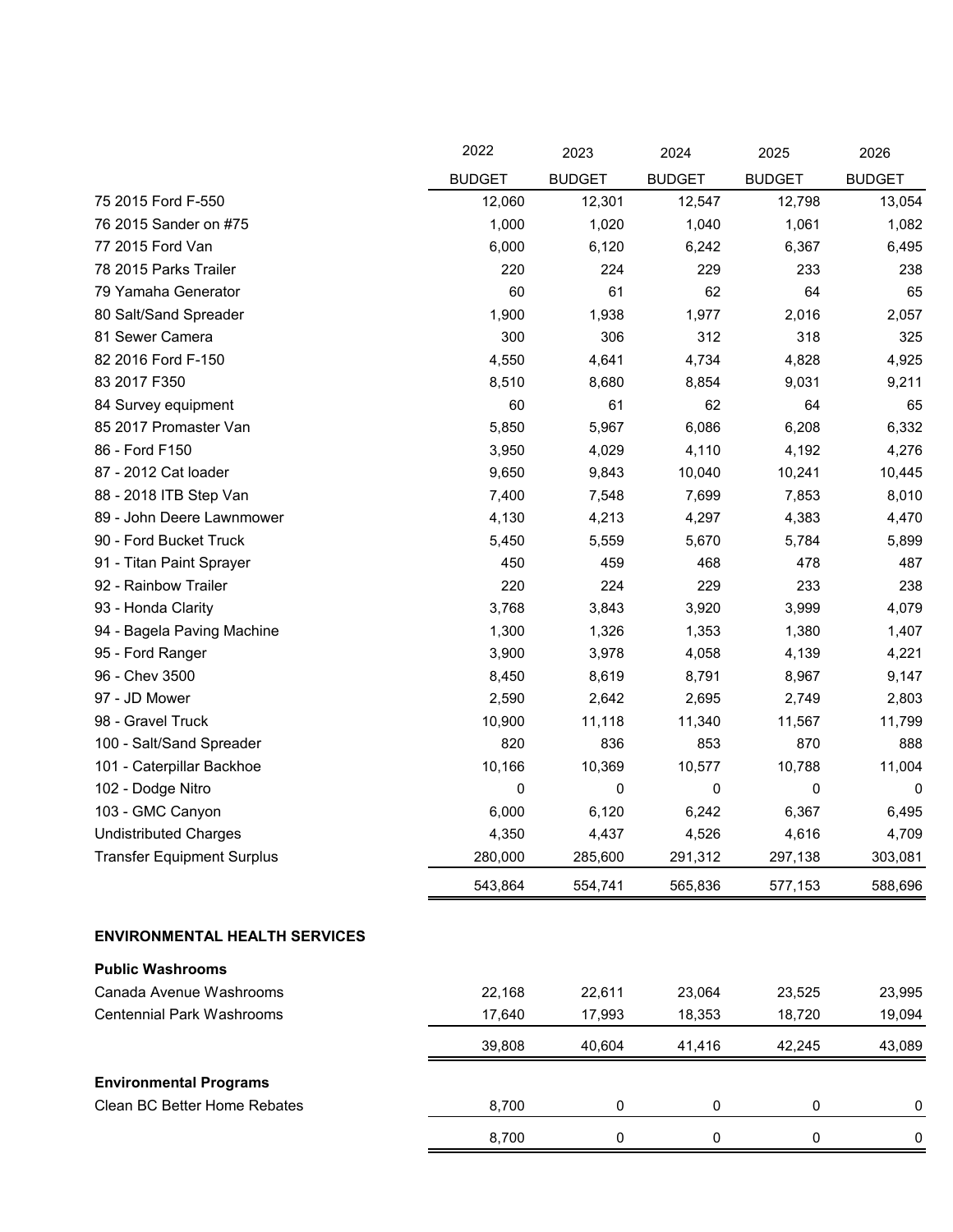|                                           | 2022          | 2023          | 2024          | 2025          | 2026          |
|-------------------------------------------|---------------|---------------|---------------|---------------|---------------|
|                                           | <b>BUDGET</b> | <b>BUDGET</b> | <b>BUDGET</b> | <b>BUDGET</b> | <b>BUDGET</b> |
| <b>Residential Garbage Collection</b>     |               |               |               |               |               |
| Wages & Benefits - Collection             | 65,672        | 66,985        | 68,325        | 69,350        | 70,390        |
| Municipal Equipment - Collection          | 68,000        | 69,360        | 70,747        | 72,162        | 73,605        |
| Administration Charge - Garbage           | 17,659        | 18,007        | 18,437        | 18,880        | 19,337        |
| <b>Cardboard Bins</b>                     | 2,000         | 2,040         | 2,081         | 2,122         | 2,165         |
| <b>Garbage Tipping Fees</b>               | 33,300        | 33,966        | 34,645        | 35,338        | 36,045        |
| Recycling                                 | 5,800         | 5,916         | 6,034         | 6,155         | 6,278         |
| Other Programs - e.g. Yard waste          | 19,800        | 20,196        | 20,600        | 21,012        | 21,432        |
| <b>Organics Disposal</b>                  | 17,500        | 17,850        | 18,207        | 18,571        | 18,943        |
| Other Collection - Litter                 | 7,800         | 7,956         | 8,115         | 8,277         | 8,443         |
| Miscellaneous Garbage Costs               | 800           | 816           | 1,711         | 3,016         | 4,407         |
|                                           | 238,331       | 243,092       | 248,903       | 254,884       | 261,045       |
| PLANNING AND STUDY PROJECTS               |               |               |               |               |               |
| <b>Planning Salaries &amp; Benefits</b>   | 298,744       | 205,881       | 121,731       | 124,165       | 126,649       |
| Planning & Zoning Expenses                | 14,100        | 14,382        | 14,670        | 14,963        | 15,262        |
| Restructure                               | 40,000        | 0             | 0             | 0             | 0             |
| <b>DBIA Façade Improvement Program</b>    | 5,000         | 5,000         | 5,000         | 5,000         | 5,000         |
| Carbon Offsets/Projects                   | 4,000         | 4,080         | 4,162         | 4,245         | 4,330         |
|                                           | 361,844       | 229,343       | 145,562       | 148,373       | 151,241       |
| <b>RECREATION &amp; CULTURAL SERVICES</b> |               |               |               |               |               |
| <b>Joint Recreation Facilities</b>        |               |               |               |               |               |
| Joint Cowichan Aquatic Centre             | 345,000       | 275,000       | 280,500       | 286,110       | 291,832       |
| Joint Parks                               | 6,800         | 6,936         | 7,075         | 7,216         | 7,361         |
| Sportsplex Public Use                     | 15,000        | 15,300        | 15,606        | 15,918        | 16,236        |
|                                           | 366,800       | 297,236       | 303,181       | 309,244       | 315,429       |
| <b>City Parks &amp; Facilities</b>        |               |               |               |               |               |
| <b>Centennial Heights Parks</b>           | 21,790        | 22,226        | 22,670        | 23,124        | 23,586        |
| <b>Station Street Park</b>                | 2,250         | 2,295         | 2,341         | 2,388         | 2,435         |
| Charles Hoey Park                         | 46,091        | 47,013        | 47,953        | 48,912        | 49,890        |
| <b>Rotary Park</b>                        | 61,537        | 62,768        | 64,023        | 65,304        | 66,610        |
| Sandpitch                                 | 2,500         | 2,550         | 2,601         | 2,653         | 2,706         |
| McAdam Park                               | 85,788        | 87,504        | 89,254        | 91,039        | 92,860        |
| <b>Centennial Park</b>                    | 66,546        | 67,877        | 69,234        | 70,619        | 72,032        |
| <b>City Square</b>                        | 15,210        | 15,514        | 15,824        | 16,141        | 16,464        |
| Farmers' Market                           | 275           | 281           | 286           | 292           | 298           |
| Downtown Area                             | 130,175       | 132,779       | 135,434       | 138,143       | 140,906       |
| China Gardens                             | 2,075         | 2,117         | 2,159         | 2,202         | 2,246         |
| Friendship (Sii ye' yu) Trail             | 500           | 510           | 520           | 531           | 541           |
| Heiwa Park                                | 6,210         | 6,334         | 6,461         | 6,590         | 6,722         |
| Parks Other                               | 7,557         | 7,708         | 7,862         | 8,020         | 8,180         |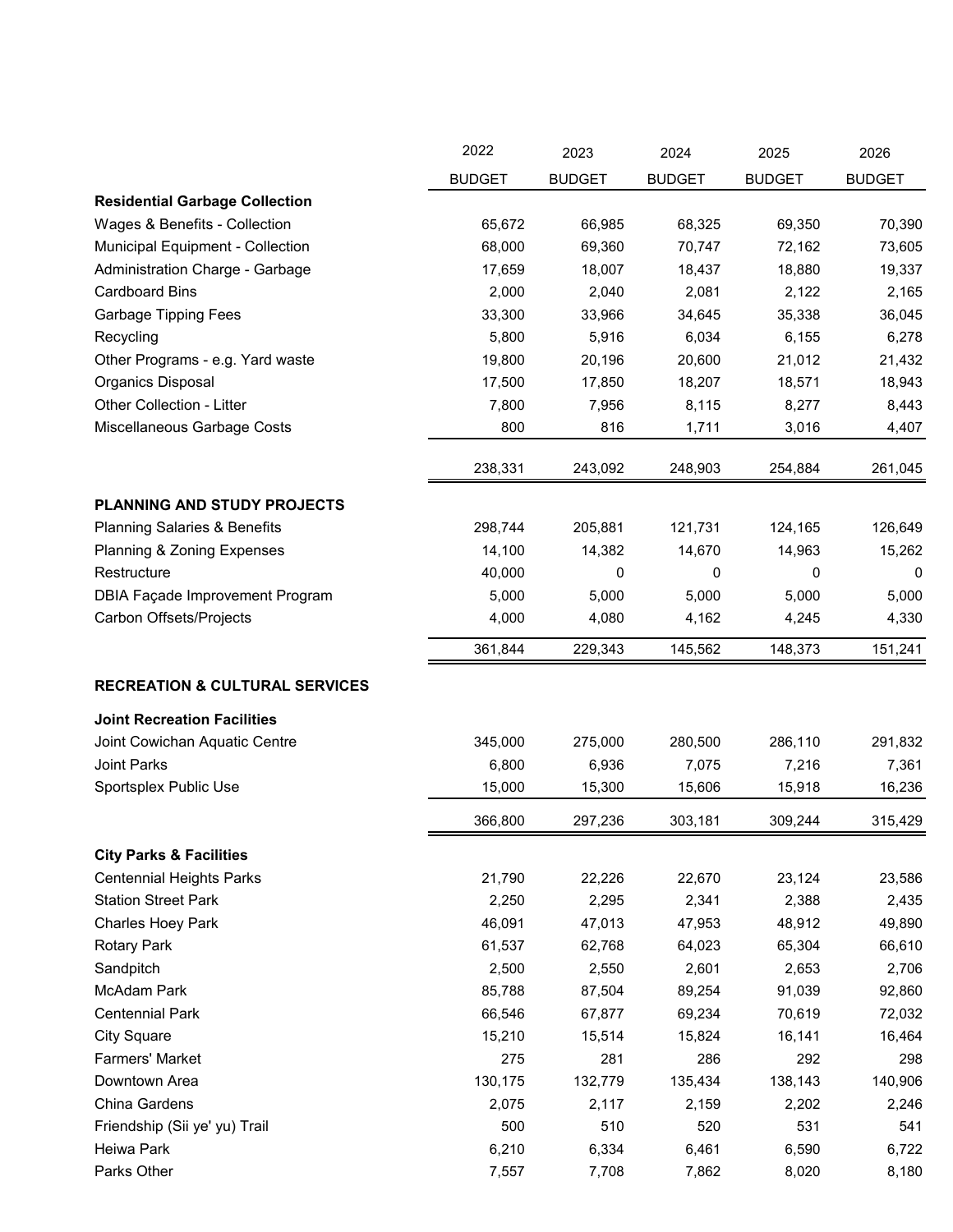|                                                  | 2022          | 2023          | 2024          | 2025          | 2026          |
|--------------------------------------------------|---------------|---------------|---------------|---------------|---------------|
|                                                  | <b>BUDGET</b> | <b>BUDGET</b> | <b>BUDGET</b> | <b>BUDGET</b> | <b>BUDGET</b> |
| Parks Training                                   | 6,696         | 6,830         | 6,967         | 7,106         | 7,248         |
| Benches & Plaques                                | 830           | 847           | 864           | 881           | 898           |
| Graffiti Removal                                 | 8,730         | 8,905         | 9,083         | 9,264         | 9,450         |
| Pole Banners                                     | 2,400         | 2,448         | 2,497         | 2,547         | 2,598         |
| <b>Highway Banners</b>                           | 3,050         | 3,111         | 3,173         | 3,237         | 3,301         |
|                                                  | 470,210       | 479,614       | 489,206       | 498,991       | 508,970       |
| <b>Cultural Buildings &amp; Facilities</b>       |               |               |               |               |               |
| Library                                          | 255,208       | 260,312       | 265,518       | 270,829       | 276,245       |
| VSO Centre                                       | 8,613         | 8,785         | 8,961         | 9,140         | 9,323         |
| <b>Public Art Maintenance</b>                    | 750           | 765           | 780           | 796           | 812           |
| <b>Museum Grant &amp; Operating Expenses</b>     | 9,700         | 9,894         | 10,092        | 10,294        | 10,500        |
|                                                  | 274,271       | 279,756       | 285,352       | 291,059       | 296,880       |
| <b>FISCAL SERVICES</b>                           |               |               |               |               |               |
| <b>Interest</b>                                  |               |               |               |               |               |
| Interest on Prepaid Taxes                        | 2,500         | 2,550         | 2,601         | 2,653         | 2,706         |
| <b>Debt Interest</b>                             |               |               |               |               |               |
| Pool Debt                                        | 0             | 0             | 0             | 0             | 0             |
|                                                  | 2,500         | 2,550         | 2,601         | 2,653         | 2,706         |
| Principal                                        |               |               |               |               |               |
| Pool Debt Principal                              | $\pmb{0}$     | 0             | 0             | 0             | $\pmb{0}$     |
|                                                  | 0             | 0             | 0             | 0             | 0             |
| <b>Transfer to Own Reserves &amp; Allowances</b> |               |               |               |               |               |
| Machinery & Equipment Reserve Fund               | 280,000       | 285,600       | 291,312       | 297,138       | 303,081       |
| Fire Dept Equip Reserve Fund                     | 191,000       | 194,820       | 198,716       | 202,691       | 206,745       |
| Fire Dept Firetruck Internal Borrowing           | 98,792        | 98,792        | 98,792        | 98,792        | 98,792        |
| <b>Totem Reserve Fund</b>                        | 0             | 0             | 0             | 0             | 0             |
| <b>Elections Reserve</b>                         | 0             | 5,000         | 5,000         | 5,000         | 5,000         |
| Garbage Reserve                                  | 0             | 0             | 0             | 0             | O             |
| <b>Tourism Reserve</b>                           | 0             | 0             | 0             | 0             | 0             |
| Leased Buildings Reserve                         | 36,815        | 36,815        | 36,815        | 36,815        | 36,815        |
| <b>Insurance Reserve</b>                         | 0             | 0             | 0             | 0             | 0             |
| Human Resources Reserve                          | 0             | 0             | 0             | 0             | 0             |
| Fire Investigations Reserve                      | 0             | 0             | 0             | 0             | 0             |
| Records Management Reserve                       | 0             | 0             | 0             | 0             | 0             |
| <b>Covid Safe Restart Grant Reserve</b>          | 0             | 0             | 0             | 0             | 0             |
| <b>Cannabis Reserve</b>                          | 250,000       | 300,000       | 0             | 0             | 0             |
| <b>Communications Reserve</b>                    | 6,000         | 0             | 6,000         | 0             | 0             |
| Planning and Building Inspection Reserve         | 0             | 0             | 0             | 0             | 0             |
| Police Bridging Capital Fund (PBC) Reserve       | 0             | 0             | 0             | 0             | 0             |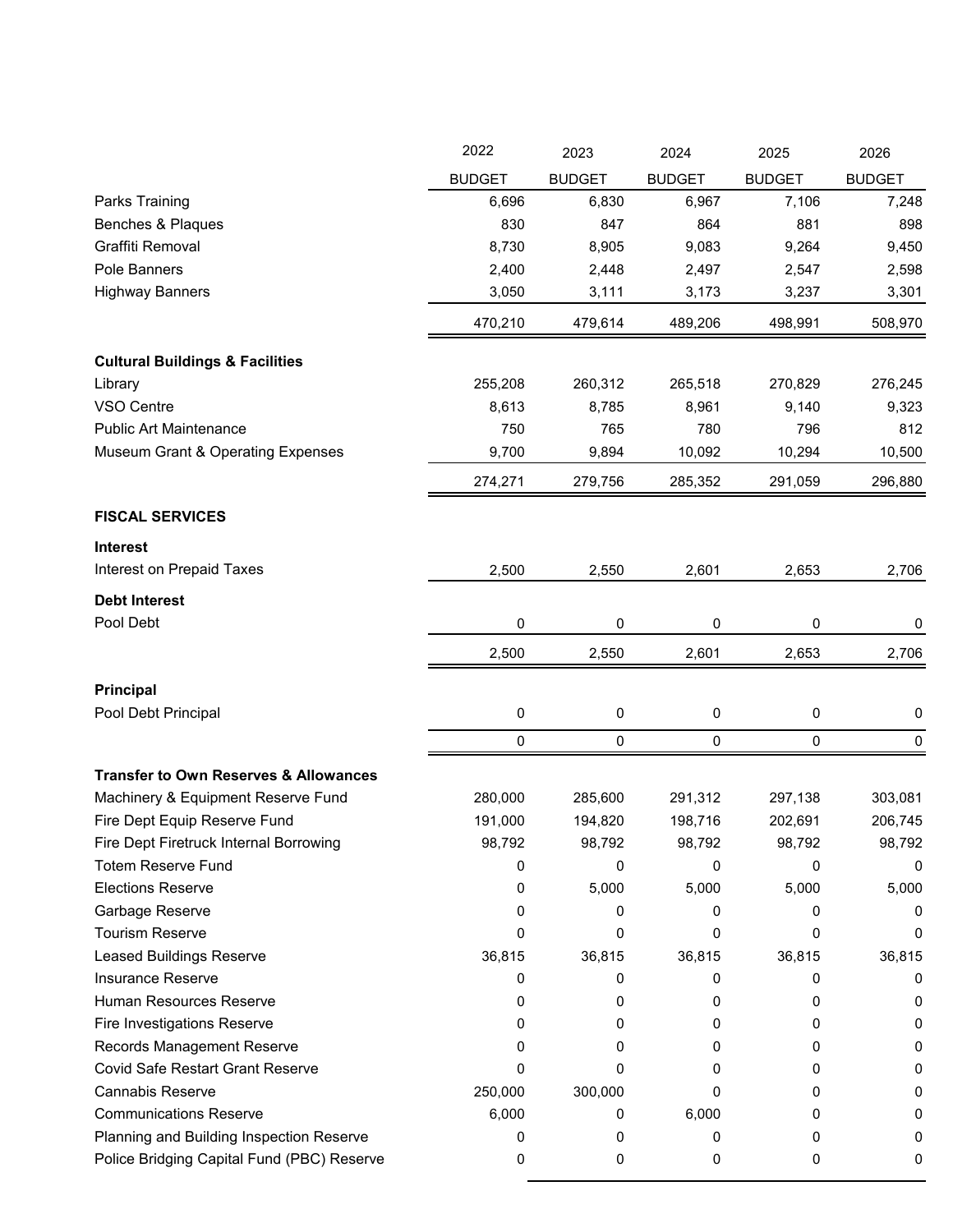| 2022          | 2023          | 2024          | 2025          | 2026          |
|---------------|---------------|---------------|---------------|---------------|
| <b>BUDGET</b> | <b>BUDGET</b> | <b>BUDGET</b> | <b>BUDGET</b> | <b>BUDGET</b> |
| 862.607       | 921.027       | 636,635       | 640,436       | 650,433       |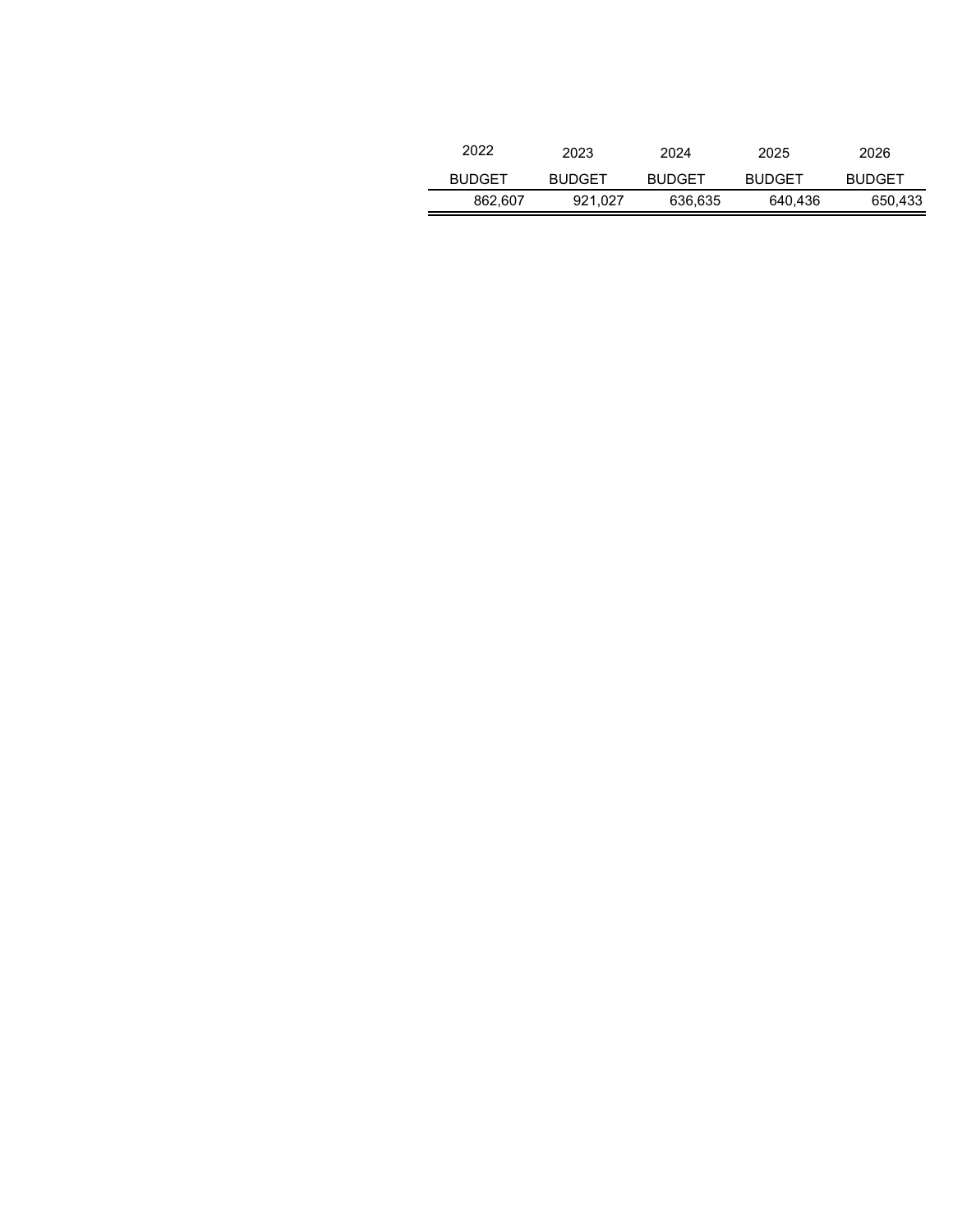|                                             | 2022          | 2023          | 2024          | 2025          | 2026          |
|---------------------------------------------|---------------|---------------|---------------|---------------|---------------|
|                                             | <b>BUDGET</b> | <b>BUDGET</b> | <b>BUDGET</b> | <b>BUDGET</b> | <b>BUDGET</b> |
| <b>CONTRIBUTION TO GENERAL CAPITAL FUND</b> |               |               |               |               |               |
| Paid by Prior Years' Surpluses & Reserves   | 543,790       | 0             | 118,000       | 0             | 0             |
| Paid by General Taxation                    | 766,000       | 655,980       | 706,560       | 727,756       | 749,588       |
| <b>Total Contribution to Capital Fund</b>   | 1,309,790     | 655,980       | 824,560       | 727,756       | 749,588       |
| TRANSFER TO UTILITY OPERATING FUNDS         |               |               |               |               |               |
| Sewer Parcel Tax                            | 44,820        | 44,820        | 44,820        | 44,820        | 44,820        |
| <b>TRANSFER TO OTHER BODIES</b>             |               |               |               |               |               |
| <b>Business Improvement Areas</b>           | 225,000       | 225,000       | 230,000       | 235,000       | 240,000       |
| <b>Total Transfers to Other Bodies</b>      | 225,000       | 225,000       | 230,000       | 235,000       | 240,000       |
| <b>COLLECTIONS FOR OTHER GOVERNMENTS</b>    |               |               |               |               |               |
| Cowichan Valley Regional District           |               |               |               |               |               |
| <b>General Government</b>                   | 126,251       | 128,776       | 131,352       | 133,979       | 136,658       |
| <b>Malahat Transit</b>                      | 15,433        | 15,742        | 16,056        | 16,378        | 16,705        |
| Transit                                     | 137,066       | 139,807       | 142,603       | 145,456       | 148,365       |
| Emergency 911                               | 32,143        | 32,786        | 33,442        | 34,110        | 34,793        |
| <b>Economic Development</b>                 | 29,969        | 30,568        | 31,180        | 31,803        | 32,439        |
| Regional Tourism                            | 5,603         | 5,715         | 5,829         | 5,946         | 6,065         |
| <b>Environmental Initiatives</b>            | 33,045        | 33,706        | 34,380        | 35,068        | 35,769        |
| <b>Emergency Planning</b>                   | 56,490        | 57,620        | 58,772        | 59,948        | 61,147        |
| <b>Regional Parks</b>                       | 67,901        | 69,259        | 70,644        | 72,057        | 73,498        |
| <b>Kinsol Trestle</b>                       | 5,176         | 5,280         | 5,385         | 5,493         | 5,603         |
| Liquid Waste Management Plan                | 1,760         | 1,795         | 1,831         | 1,868         | 1,905         |
| Regional Parkland Acquisition               | 35,021        | 35,721        | 36,436        | 37,165        | 37,908        |
| <b>Community Centre</b>                     | 642,340       | 655,187       | 668,291       | 681,656       | 695,289       |
| <b>Victim Services</b>                      | 6,350         | 6.477         | 6,607         | 6,739         | 6,873         |
| <b>Safer Futures</b>                        | 1,567         | 1,598         | 1,630         | 1,663         | 1,696         |
| Social Planning                             | 2,815         | 2,871         | 2,929         | 2,987         | 3,047         |
| <b>Cowichan Community Policing</b>          | 38,719        | 39,493        | 40,283        | 41,089        | 41,911        |
| <b>Cowichan Valley Hospice</b>              | 2,900         | 2,958         | 3,017         | 3,078         | 3,139         |
| Arts & Culture                              | 6,070         | 6,191         | 6,315         | 6,442         | 6,570         |
| Cowichan River Flood Mgmt                   | 19,272        | 19,657        | 20,051        | 20,452        | 20,861        |
| Solid Waste Management                      | 301,217       | 307,241       | 313,386       | 319,654       | 326,047       |
| <b>Cowichan Housing Association</b>         | 35,021        | 35,721        | 36,436        | 37,165        | 37,908        |
| Drinking Water & Watershed Protection       | 31,428        | 32,057        | 32,698        | 33,352        | 34,019        |
| Cowichan Valley Regional District           | 1,633,557     | 1,666,228     | 1,699,553     | 1,733,544     | 1,768,215     |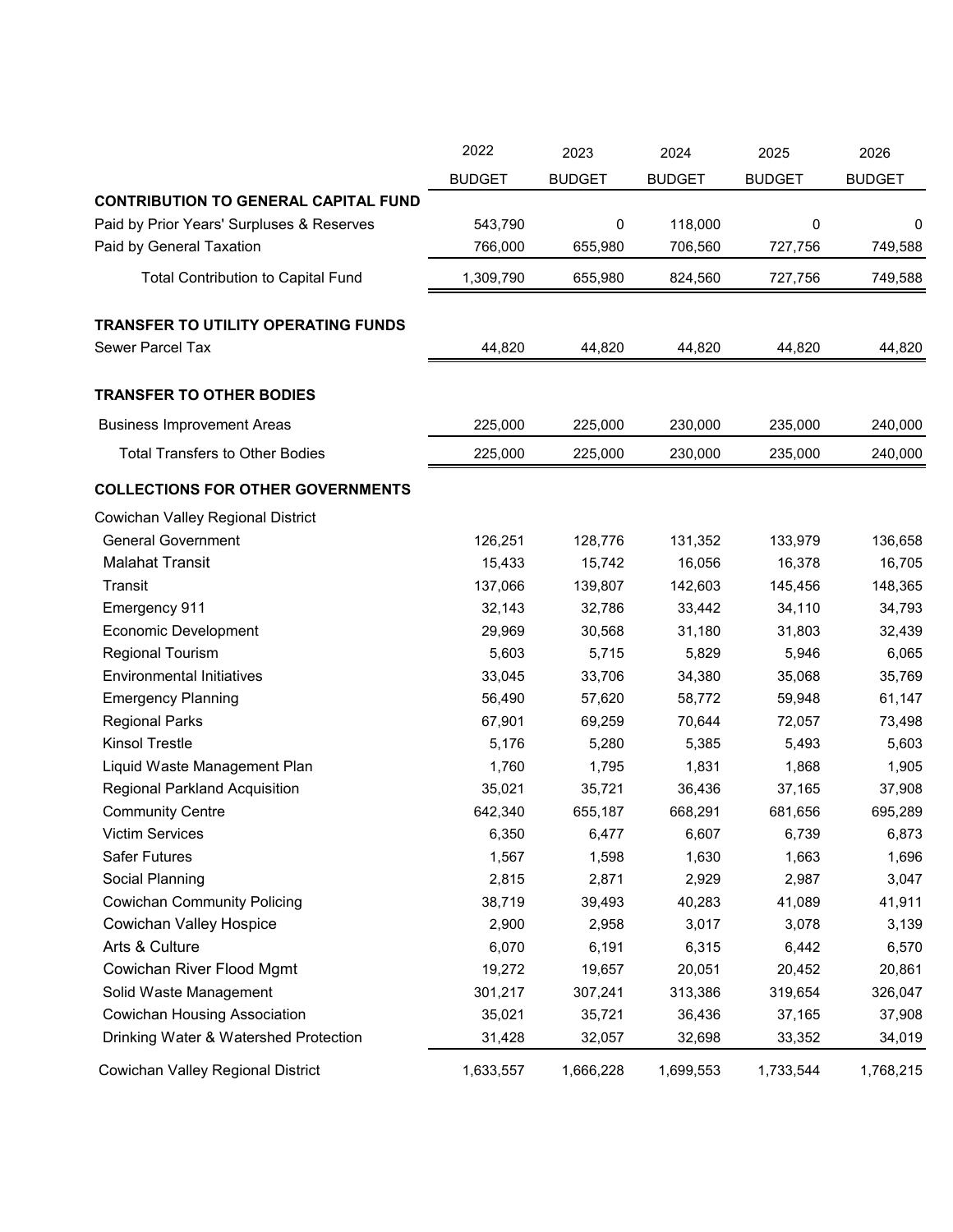|                                    | 2022          | 2023          | 2024          | 2025          | 2026          |
|------------------------------------|---------------|---------------|---------------|---------------|---------------|
|                                    | <b>BUDGET</b> | <b>BUDGET</b> | <b>BUDGET</b> | <b>BUDGET</b> | <b>BUDGET</b> |
| <b>School Taxes</b>                | 2,075,000     | 2,116,500     | 2,158,830     | 2,202,007     | 2,246,047     |
| <b>Provincial Policing Levy</b>    | 0             | 0             | 0             |               | $\Omega$      |
| C.V. Regional Hospital District    | 590.168       | 601.971       | 614.011       | 626.291       | 638,817       |
| <b>Municipal Finance Authority</b> | 255           | 260           | 265           | 271           | 276           |
| <b>B.C. Assessment Authority</b>   | 57.000        | 58,140        | 59.303        | 60.489        | 61,699        |
|                                    | 4.355.980     | 4.443.100     | 4,531,962     | 4,622,601     | 4.715.053     |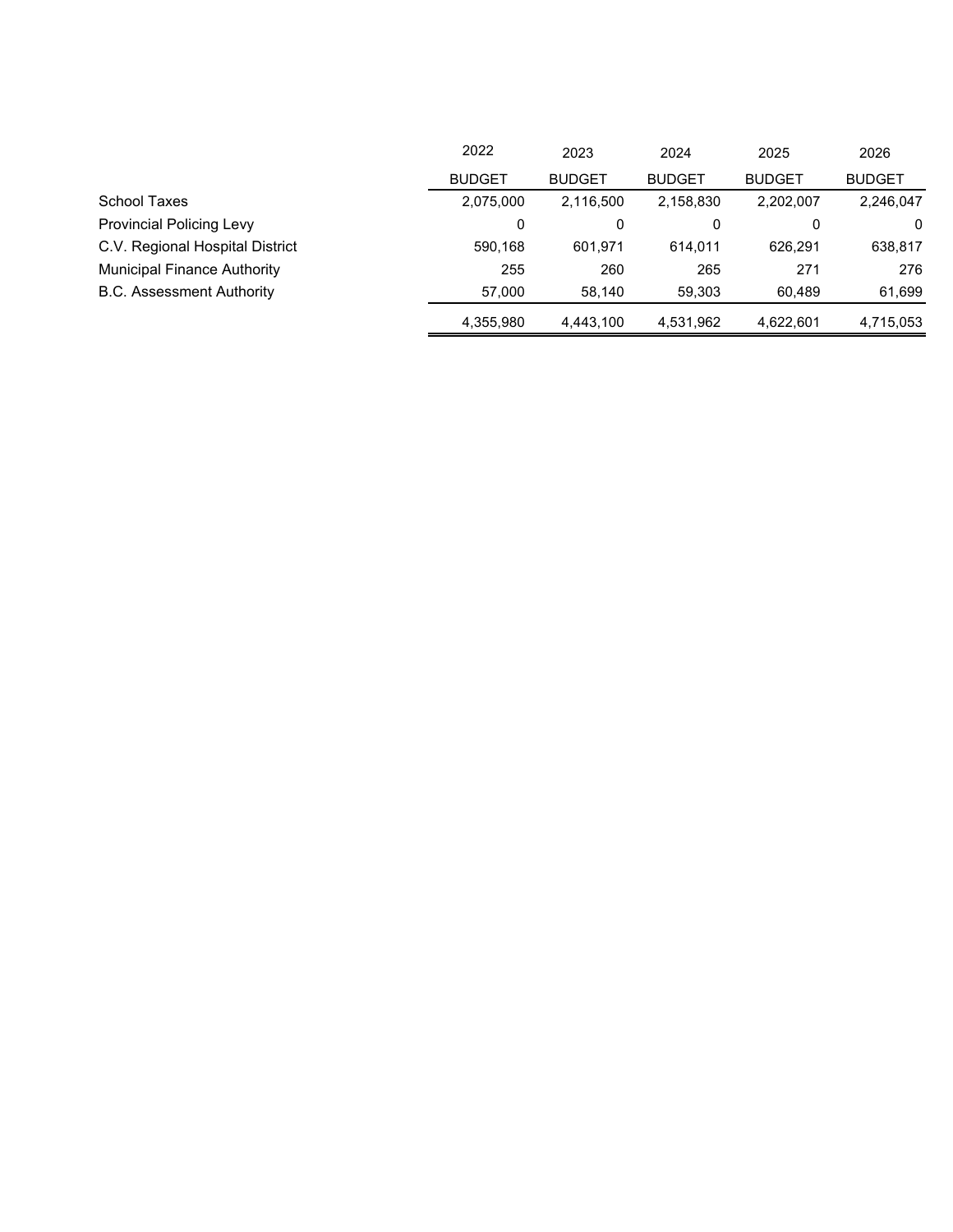|                                            | 2022          | 2023          | 2024          | 2025          | 2026          |
|--------------------------------------------|---------------|---------------|---------------|---------------|---------------|
|                                            | <b>BUDGET</b> | <b>BUDGET</b> | <b>BUDGET</b> | <b>BUDGET</b> | <b>BUDGET</b> |
| <b>SEWER ENTERPRISE - REVENUES</b>         |               |               |               |               |               |
| <b>Sales of Service</b>                    | 7%            | 7%            | 7%            | 3%            | 3%            |
| <b>Sewer User Fees</b>                     | 1,029,020     | 1,101,051     | 1,178,125     | 1,213,469     | 1,249,873     |
| User Fees - Cowichan Tribes                | 8,530         | 9,127         | 9,766         | 10,860        | 11,987        |
| User Fees - N. Cowichan                    | 99,518        | 106,484       | 113,938       | 118,157       | 122,503       |
| <b>Metered Sewer Fees</b>                  | 317,911       | 340,165       | 363,976       | 375,697       | 387,768       |
| <b>Transmission Fees - Cowichan Tribes</b> | 326           | 349           | 373           | 1,185         | 2,022         |
| Cost Sharing - North Cowichan              | 29,200        | 31,244        | 33,431        | 35,235        | 37,093        |
|                                            | 1,484,505     | 1,588,420     | 1,699,610     | 1,754,603     | 1,811,246     |
| <b>Other Revenue From Own Sources</b>      |               |               |               |               |               |
| Return on Investments                      | 30,060        | 30,660        | 31,272        | 31,896        | 32,533        |
| Transfer from General - Parcel Tax         | 44,820        | 44,820        | 44,820        | 44,820        | 44,820        |
|                                            | 1,559,385     | 1,663,901     | 1,775,702     | 1,831,319     | 1,888,599     |
| SEWER ENTERPRISE - EXPENDITURES            |               |               |               |               |               |
| Administration                             |               |               |               |               |               |
| <b>Toilet Rebate - Sewer</b>               | 500           | 500           | 500           | 500           | 500           |
| Sewer Engineering & Planning               | 5,000         | 5,100         | 5,202         | 5,306         | 5,412         |
| Insurance Allocation - Sewer               | 1,090         | 1,112         | 1,134         | 1,157         | 1,180         |
| <b>Sewer Training</b>                      | 5,000         | 5,100         | 5,202         | 5,306         | 5,412         |
| <b>Other Sewer Administration</b>          | 13,500        | 13,770        | 14,045        | 14,326        | 14,613        |
| <b>Administration Charges - Sewer</b>      | 186,795       | 190,531       | 194,341       | 198,228       | 202,193       |
| PW Administration Charge - Sewer           | 137,461       | 140,210       | 143,014       | 145,874       | 148,792       |
|                                            | 349,346       | 356,322       | 363,439       | 370,698       | 378,102       |
| <b>Transmission &amp; Distribution</b>     |               |               |               |               |               |
| System Maintenance                         | 97,500        | 95,616        | 99,483        | 101,473       | 103,502       |
| Infiltration Investigation                 | 3,000         | 3,060         | 3,121         | 3,184         | 3,247         |
| <b>Marchmont Street Station</b>            | 48,793        | 49,769        | 50,764        | 51,780        | 52,815        |
| <b>Pumping - Lift Stations</b>             | 27,600        | 28,152        | 28,715        | 29,289        | 29,875        |
|                                            | 176,893       | 176,597       | 182,084       | 185,725       | 189,440       |
| Contribution to Joint Utilities Board      | 400,000       | 375,122       | 382,585       | 390,201       | 412,290       |
| Sewer Debt Interest                        | 0             | $\pmb{0}$     | $\pmb{0}$     | 77,249        | 154,498       |
| Amortization of Capital Assets             | 42,500        | 43,350        | 44,217        | 45,101        | 46,003        |
| <b>Total Expenditures</b>                  | 968,739       | 951,391       | 972,325       | 1,068,974     | 1,180,333     |
| <b>Excess Revenues over Expenditures</b>   | 590,646       | 712,509       | 803,377       | 762,344       | 708,266       |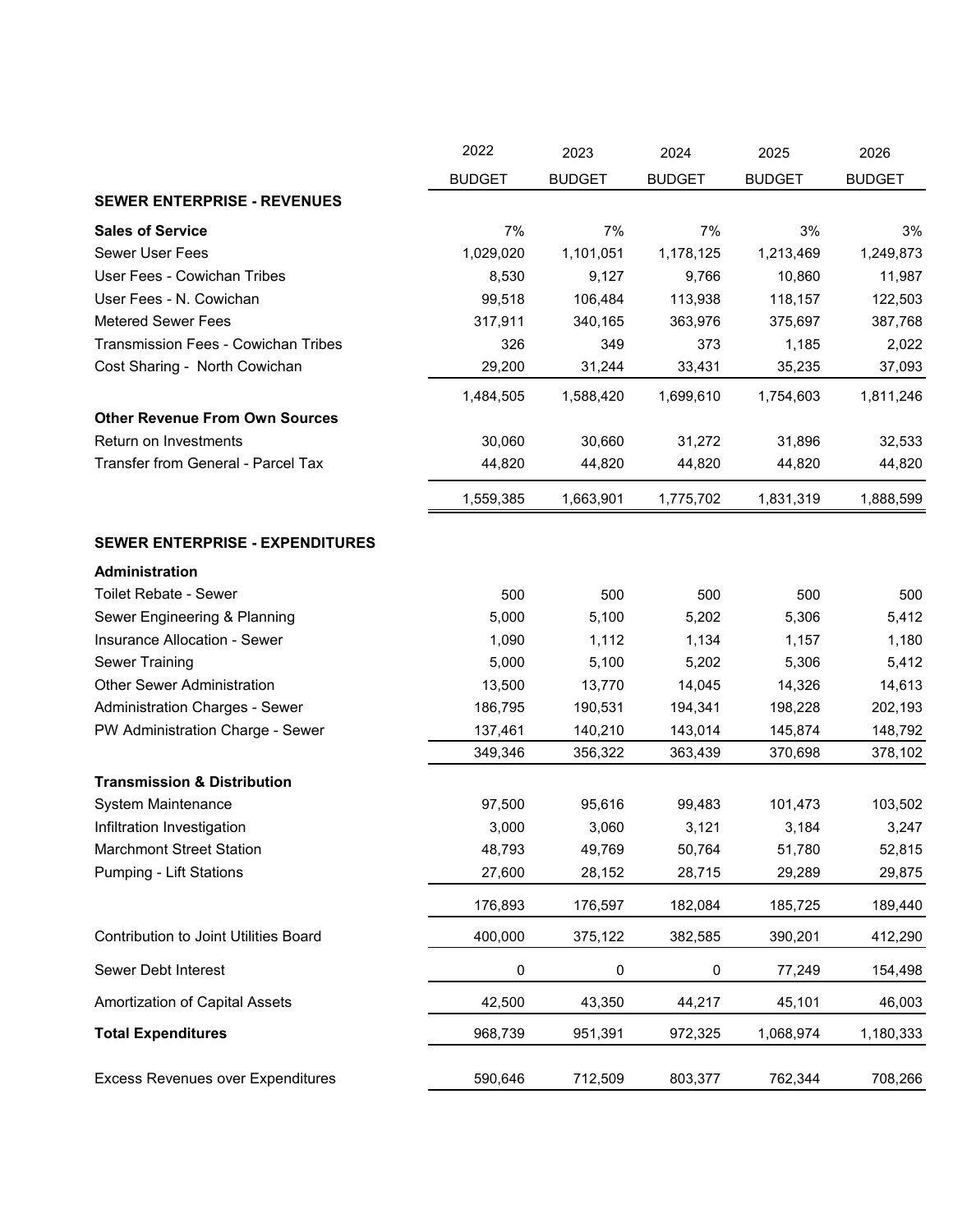|                                           | 2022          | 2023          | 2024          | 2025          | 2026          |
|-------------------------------------------|---------------|---------------|---------------|---------------|---------------|
|                                           | <b>BUDGET</b> | <b>BUDGET</b> | <b>BUDGET</b> | <b>BUDGET</b> | <b>BUDGET</b> |
| ADJUST FOR NON-CASH                       |               |               |               |               |               |
| Amortization                              | 42.500        | 43.350        | 44.217        | 45.101        | 46,003        |
| ADJUST FOR CASH ITEMS - NON PSAB          |               |               |               |               |               |
| <b>Transfer from Prior Years Surplus</b>  | 997.245       | 1,321,524     |               |               |               |
| Prior Years' Surplus For Capital Fund     | (997, 245)    | (1,321,524)   |               |               |               |
| <b>Contribution to Sewer Capital Fund</b> | (633, 146)    | (755, 859)    | (847, 594)    | (744, 316)    | (628,010)     |
| Debt Repayment                            |               |               |               | (63, 130)     | (126, 259)    |
|                                           | (590,646)     | (712, 509)    | (803, 377)    | (762,344)     | (708, 266)    |
|                                           | 0             | 0             | 0             | 0             | 0             |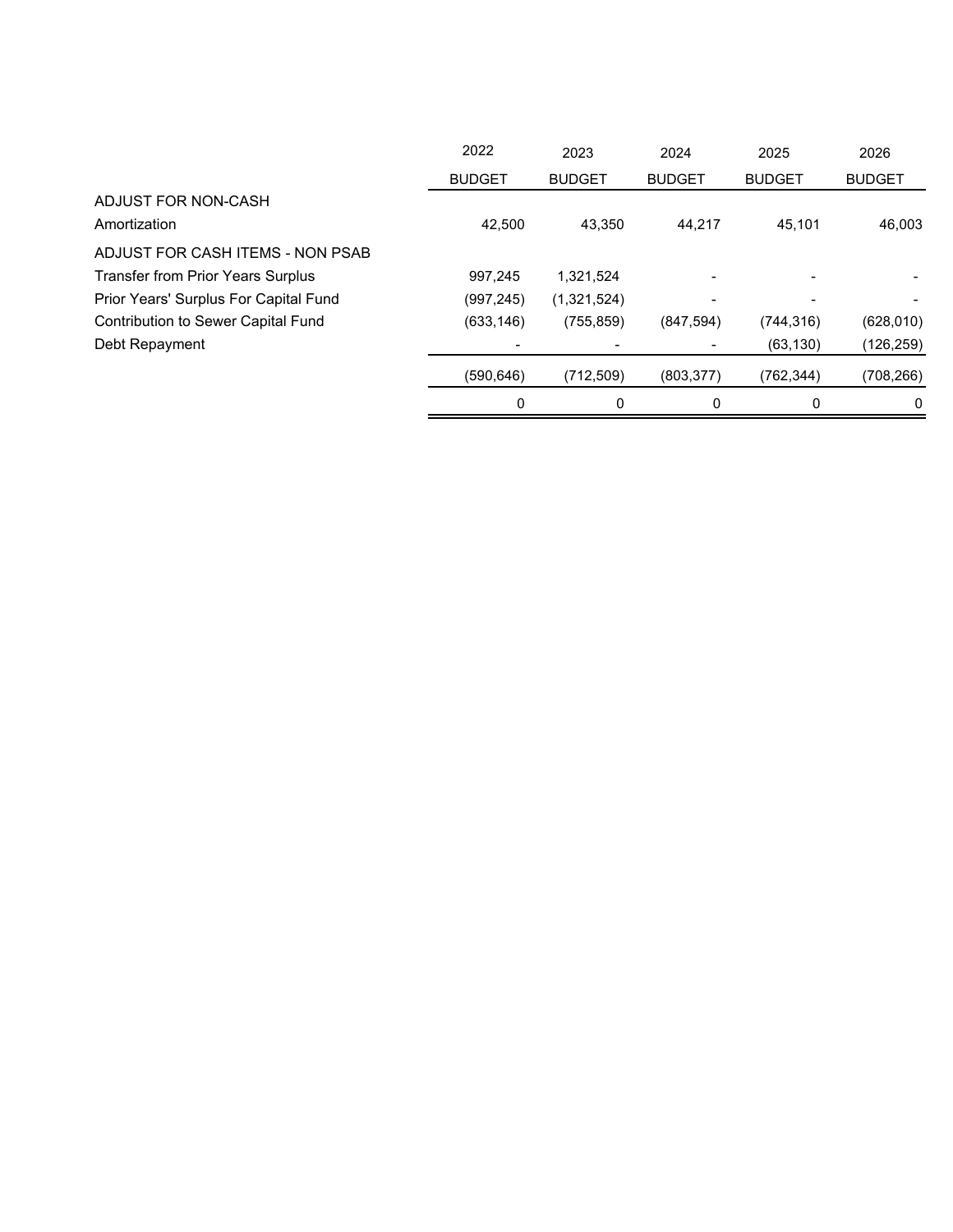|                                       | 2022          | 2023          | 2024          | 2025          | 2026          |
|---------------------------------------|---------------|---------------|---------------|---------------|---------------|
|                                       | <b>BUDGET</b> | <b>BUDGET</b> | <b>BUDGET</b> | <b>BUDGET</b> | <b>BUDGET</b> |
| <b>WATER UTILITY - REVENUES</b>       |               |               |               |               |               |
| <b>Sale of Water</b>                  | 3%            | 3%            | 3%            | 3%            | 3%            |
| City Flat Rate                        | 53,483        | 55,087        | 56,740        | 58,442        | 60,196        |
| <b>City Metered</b>                   | 810,927       | 835,255       | 860,312       | 886,122       | 912,705       |
| <b>Cowichan Tribes Flat Rate</b>      | 27,045        | 27,856        | 28,692        | 29,553        | 30,439        |
| <b>Cowichan Tribes Metered</b>        | 211,953       | 218,312       | 224,861       | 231,607       | 238,555       |
| North Cowichan I Flat Rate            | 80,383        | 82,794        | 85,278        | 87,837        | 90,472        |
| North Cowichan I Metered              | 996,811       | 1,026,715     | 1,057,517     | 1,089,242     | 1,121,920     |
| North Cowichan II Flat Rate           | 59,035        | 60,806        | 62,630        | 64,509        | 66,444        |
| North Cowichan II Metered             | 0             | 0             | 0             | 0             | 0             |
| Eagle Heights Flat Rate               | 47,179        | 48,594        | 50,052        | 51,554        | 53,100        |
| Eagle Heights Metered                 | 392,183       | 403,948       | 416,067       | 428,549       | 441,405       |
|                                       | 2,678,999     | 2,759,369     | 2,842,150     | 2,927,415     | 3,015,237     |
| <b>Other Services</b>                 |               |               |               |               |               |
| Water On/Off                          | 2,000         | 2,000         | 2,000         | 2,000         | 2,000         |
|                                       | 2,000         | 2,000         | 2,000         | 2,000         | 2,000         |
| <b>Other Revenue from Own Sources</b> |               |               |               |               |               |
| Penalties                             | 17,000        | 17,340        | 17,687        | 18,041        | 18,401        |
| <b>Water Studies</b>                  | 4,000         | 4,080         | 4,162         | 4,245         | 4,330         |
| Interest on Investment                | 25,000        | 25,500        | 26,010        | 26,530        | 27,061        |
|                                       | 46,000        | 46,920        | 47,858        | 48,816        | 49,792        |
|                                       | 2,726,999     | 2,808,289     | 2,892,008     | 2,978,230     | 3,067,029     |
| <b>WATER UTILITY - EXPENDITURES</b>   |               |               |               |               |               |
| Administration                        |               |               |               |               |               |
| Salaries & Benefits - Water           | 9,760         | 9,955         | 10,154        | 10,357        | 10,565        |
| Toilet Rebate - Water                 | 500           | 500           | 500           | 500           | 500           |
| Travel & Conferences - Water          | 500           | 510           | 520           | 531           | 541           |
| <b>Water Grants</b>                   | 24,500        | 24,990        | 25,490        | 26,000        | 26,520        |
| Water Engineering & Planning          | 24,000        | 24,480        | 24,970        | 25,469        | 25,978        |
| Insurance Allocation                  | 6,200         | 6,324         | 6,450         | 6,579         | 6,711         |
| <b>Training &amp; Courses</b>         | 10,000        | 10,200        | 10,404        | 10,612        | 10,824        |
| Well Licence                          | 11,000        | 11,220        | 11,444        | 11,673        | 11,907        |
| <b>Other Water Administration</b>     | 25,800        | 26,316        | 26,842        | 27,379        | 27,927        |
| Legal - Water                         | 10,000        | 10,200        | 10,404        | 10,612        | 10,824        |
| Administration Charges - Water        | 365,979       | 373,299       | 380,765       | 388,313       | 396,010       |
| PW Administration Charge - Water      | 358,497       | 365,667       | 372,981       | 380,440       | 388,049       |
|                                       | 846,736       | 863,661       | 880,925       | 898,466       | 916,356       |